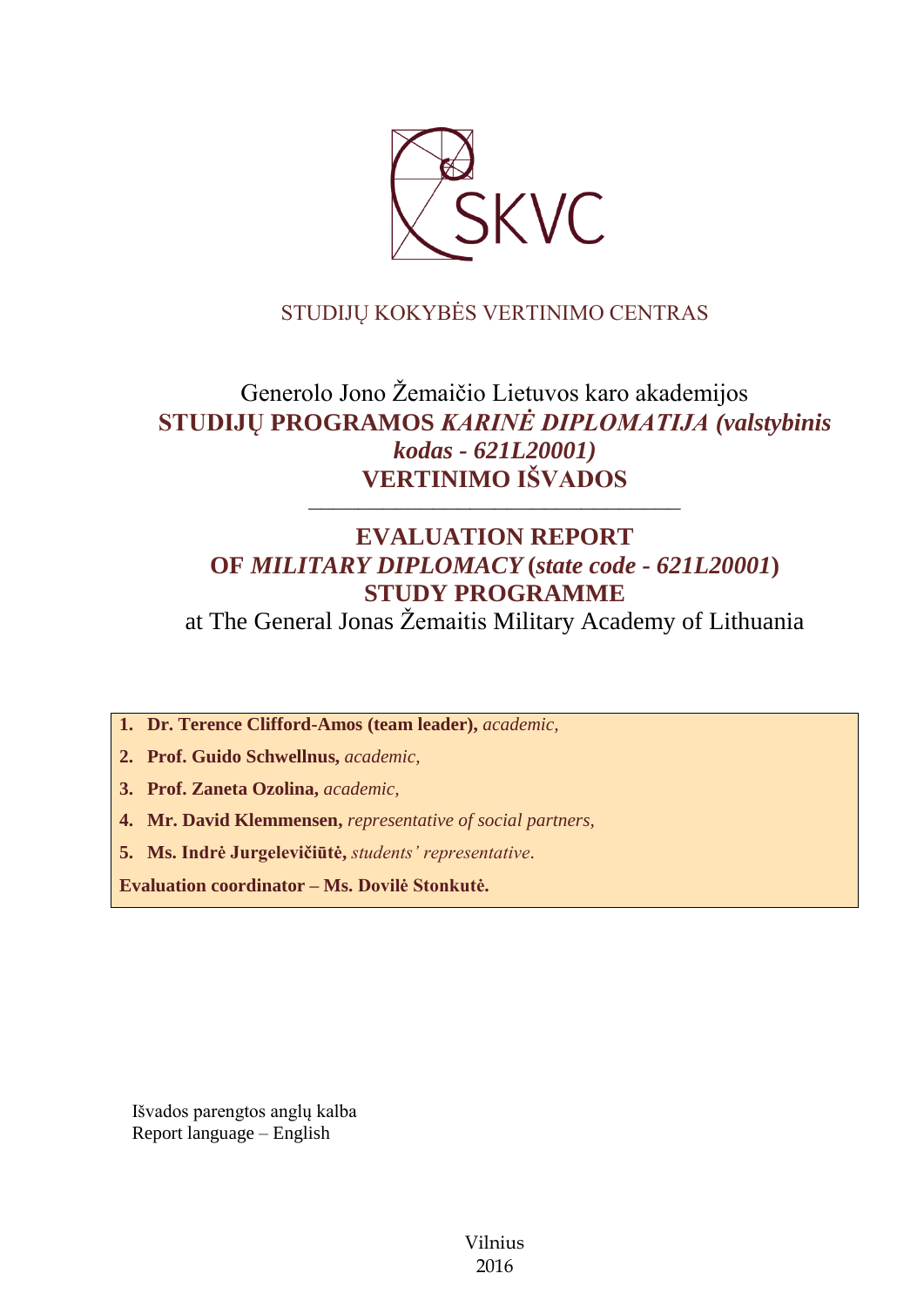# **DUOMENYS APIE ĮVERTINTĄ PROGRAMĄ**

| Studijų programos pavadinimas                           | Karinė diplomatija         |
|---------------------------------------------------------|----------------------------|
| Valstybinis kodas                                       | 621L20001                  |
| Studijų sritis                                          | Socialiniai mokslai        |
| Studijų kryptis                                         | Politikos mokslai          |
| Studijų programos rūšis                                 | Universitetinės studijos   |
| Studijų pakopa                                          | Antroji                    |
| Studijų forma (trukmė metais)                           | Ištęstinė (2)              |
| Studijų programos apimtis kreditais                     | 95                         |
| Suteikiamas laipsnis ir (ar) profesinė<br>kvalifikacija | Politikos mokslų magistras |
| Studijų programos įregistravimo data                    | 2005                       |

# **INFORMATION ON EVALUATED STUDY PROGRAMME**

–––––––––––––––––––––––––––––––

| Title of the study programme.                          | <b>Military Diplomacy</b>          |
|--------------------------------------------------------|------------------------------------|
| State code                                             | 621L20001                          |
| Study area                                             | <b>Social Sciences</b>             |
| Study field                                            | <b>Political Science</b>           |
| Type of the study programme                            | University studies                 |
| Study cycle                                            | Second                             |
| Study mode (length in years)                           | Part-time (2)                      |
| Volume of the study programme in credits               | 95                                 |
| Degree and (or) professional qualifications<br>awarded | <b>Master of Political Science</b> |
| Date of registration of the study programme            | 2005                               |

 $\odot$ Studijų kokybės vertinimo centras

The Centre for Quality Assessment in Higher Education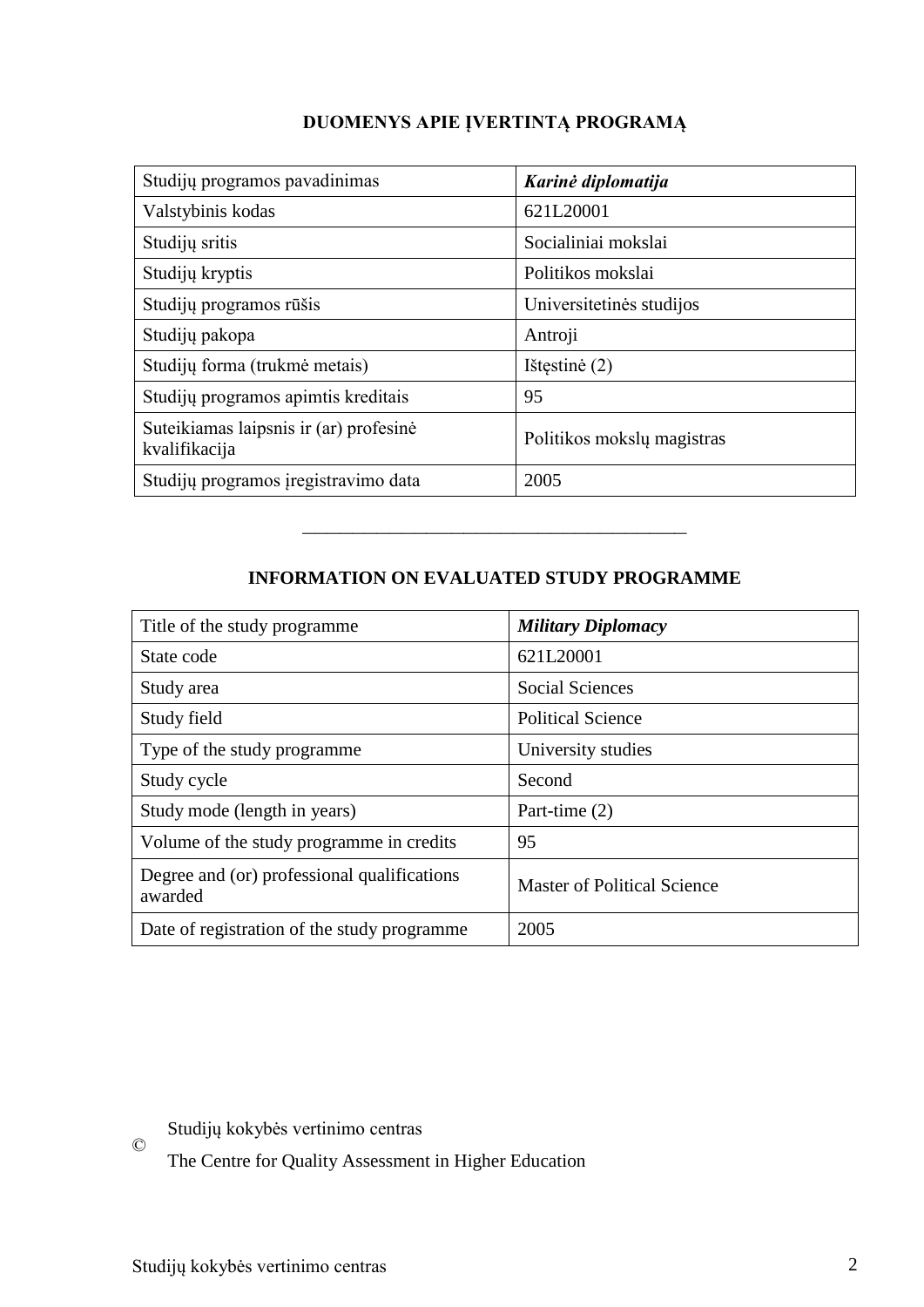| 1.1. |                                                                    |  |
|------|--------------------------------------------------------------------|--|
| 1.2. |                                                                    |  |
| 1.3. | Background of the HEI/Faculty/Study field/ Additional information4 |  |
| 1.4. |                                                                    |  |
|      |                                                                    |  |
|      |                                                                    |  |
|      |                                                                    |  |
|      |                                                                    |  |
|      |                                                                    |  |
|      |                                                                    |  |
|      |                                                                    |  |
|      |                                                                    |  |
|      |                                                                    |  |
|      |                                                                    |  |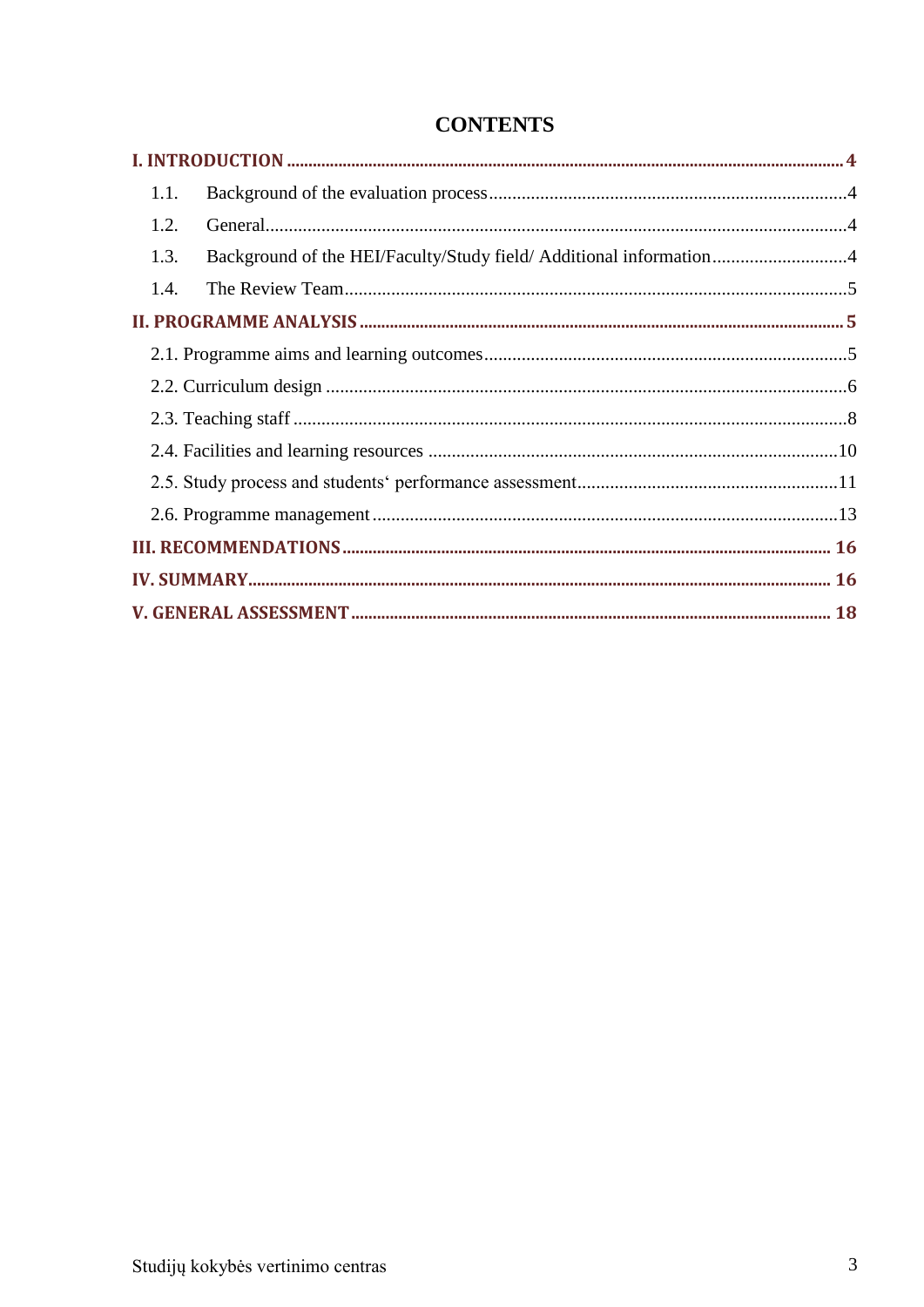#### <span id="page-3-0"></span>**I. INTRODUCTION**

#### <span id="page-3-1"></span>*1.1. Background of the evaluation process*

The evaluation of on-going study programmes is based on the **Methodology for evaluation of Higher Education study programmes,** approved by Order No 1-01-162 of 20 December 2010 of the Director of the Centre for Quality Assessment in Higher Education (hereafter – SKVC).

The evaluation is intended to help higher education institutions to constantly improve their study programmes and to inform the public about the quality of studies.

The evaluation process consists of the main following stages: *1) self-evaluation and selfevaluation report prepared by Higher Education Institution (hereafter – HEI); 2) visit of the review team at the higher education institution; 3) production of the evaluation report by the review team and its publication; 4) follow-up activities.* 

On the basis of external evaluation report of the study programme SKVC takes a decision to accredit study programme either for 6 years or for 3 years. If the programme evaluation is negative such a programme is not accredited.

The programme is **accredited for 6 years** if all evaluation areas are evaluated as "very good" (4 points) or "good" (3 points).

The programme is **accredited for 3 years** if none of the areas was evaluated as "unsatisfactory" (1 point) and at least one evaluation area was evaluated as "satisfactory" (2 points).

The programme **is not accredited** if at least one of evaluation areas was evaluated as "unsatisfactory" (1 point).

#### <span id="page-3-2"></span>*1.2. General*

The Application documentation submitted by the HEI follows the outline recommended by the SKVC. Along with the self-evaluation report and annexes, the following additional documents have been provided by the HEI before, during and/or after the site-visit:

| No. | Name of the document                                                |
|-----|---------------------------------------------------------------------|
|     | Descriptor of the Study Field of Political Science (Order No V-828) |
|     | ANNEX 7. Vilnius, 20 October 2016 (Submitted via email post visit)  |

#### <span id="page-3-4"></span><span id="page-3-3"></span>*1.3. Background of the HEI/Faculty/Study field/ Additional information*

The study programme *Military Diplomacy* is unique to Lithuania being the only Master's degree curriculum which corresponds to the needs of the Republic, designed in particular to strengthen the participation of the military in security and defence policies at both national and international levels encouraging the efficiency of officers' corpus operating in the arena of military diplomacy worldwide. [SER, 1, para.6] The Review Team acknowledges the useful changes that have taken place since 2104. Examples of these can be found in Sections 2, 5 and 6 of this report.

The programme meets the standards as set out in Order No V-828.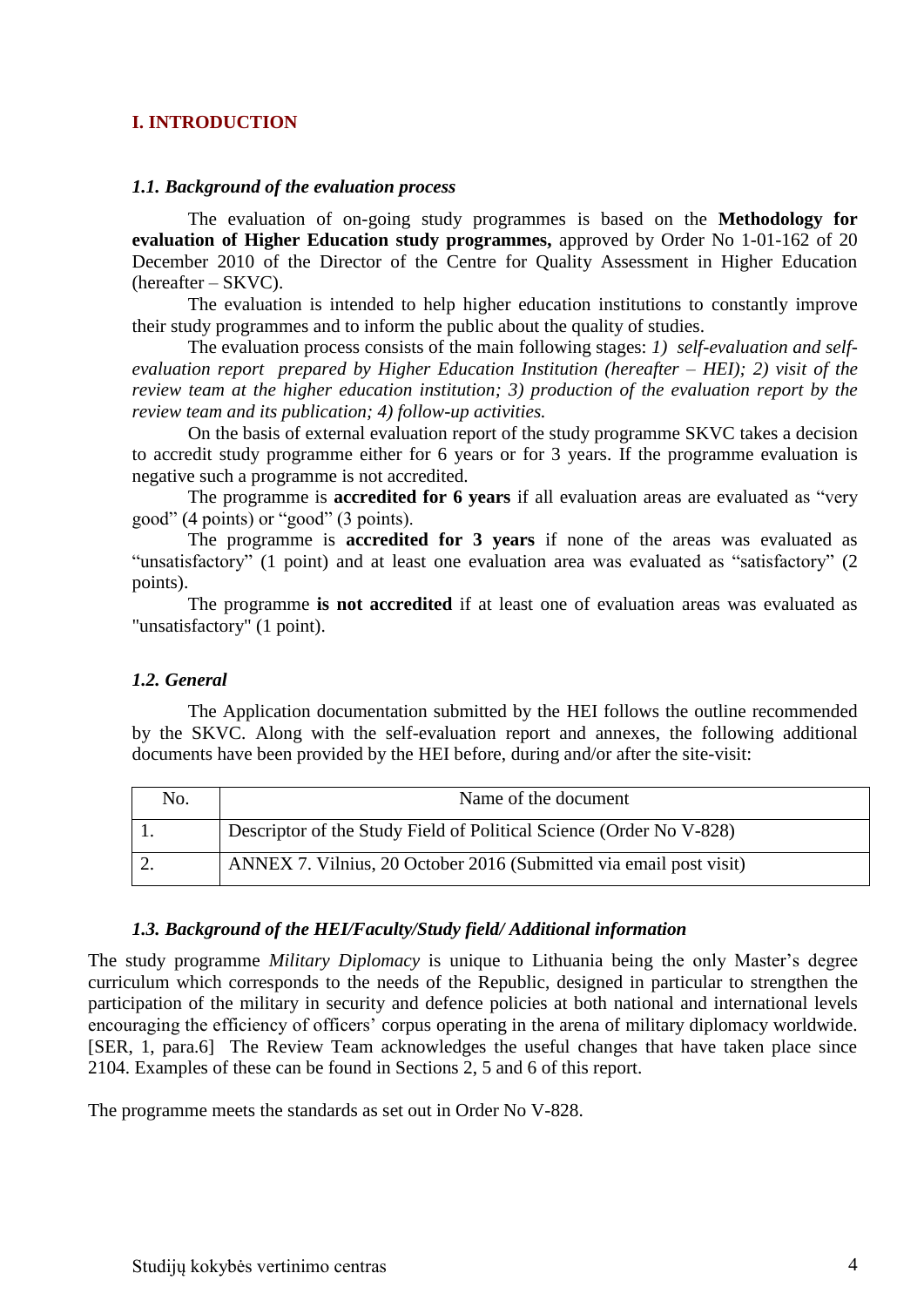## *1.4 The Review Team*

The review team was completed according *Description of experts' recruitment*, approved by order No. 1-01-151 of Acting Director of the Centre for Quality Assessment in Higher Education. The Review Visit to HEI was conducted by the team on *20th October, 2016.*

- **1. Dr. Terence Clifford-Amos (team leader)**, *International Higher Education Consultant, lecturer, researcher and senior administrator, visiting scholar at l' Université Catholique de Lille, France, United Kingdom;*
- **2. Prof. Guido Schwellnus,** *Assistant Professor, Institute of Public Law and Political Science, Karl-Franzens-Universität Graz, Austria;*
- **3. Prof. Zaneta Ozolina,** *Professor at the Department of Political Science, University of Latvia, Latvia;*
- <span id="page-4-0"></span>**4. Mr. David Klemmensen,** Head of training in *Guardian Security Risk Management Instructor in charge of the Maritime Security Officer Train The Trainer course, Denmark;*
- **5. Ms. Indrė Jurgelevičiūtė,** *student of Mykolas Romeris University study programme International Law, Lithuania.*

# **II. PROGRAMME ANALYSIS**

## <span id="page-4-1"></span>*2.1. Programme aims and learning outcomes*

Programme aims and learning outcomes, were found by the Review Team to be well defined, clear and publically accessible. Definition and clarity are achieved through being set at the Bologna second cycle and that they are implemented through the main broad aims of the study programme which are accurately set at Level 7. The main broad aims are to: 'correspond with the priorities of national interest to shape and secure the external environment by the means of foreign and defence policies described by the National Security Strategy'. [SER, 1, para. 20] The Review Team were able to test and verify these criteria and standards through scrutiny of Annex 1 and by reading a range of Master theses.

These are realised and achieved through the study modules, the aims and learning outcomes of which are in turn distilled from the programme aims and learning outcome structures. [Annex 1] *Military Diplomacy* envelops broad aims, to equip graduates with research-based knowledge, acute comprehension and reflective grasp of theories in political science, international relations and war, and to possess the capability to apply theory and historical perspectives to practical activities in complex circumstances, requiring solution-based decision making and original responses. [SER, 1, para. 21] Concomitantly, there is the requirement for graduates to acquire well-developed skills in diplomacy, intelligence and military diplomacy. [SER, 1, para. 21]

The programme learning outcomes are appropriately demanding in equipping students to investigate, analyse, evaluate and research, *inter-alia,* international relations, war theories, security and defence policy, changing contexts, international law, the management of conflict, intelligence, international military-diplomatic cooperation, roles of key national and international actors, changes in international system development and acquire thorough understanding in multi-national frameworks. [SER, Table 5]

There are fifteen modules, including the final thesis, taught over two years and each of which has aims and learning outcomes dedicated to the study areas and relate to the programme aims and learning outcomes. Both the aims and learning outcomes (programme and module), which address advanced cognitive domains in learning, personal and professional development, ethical dimensions,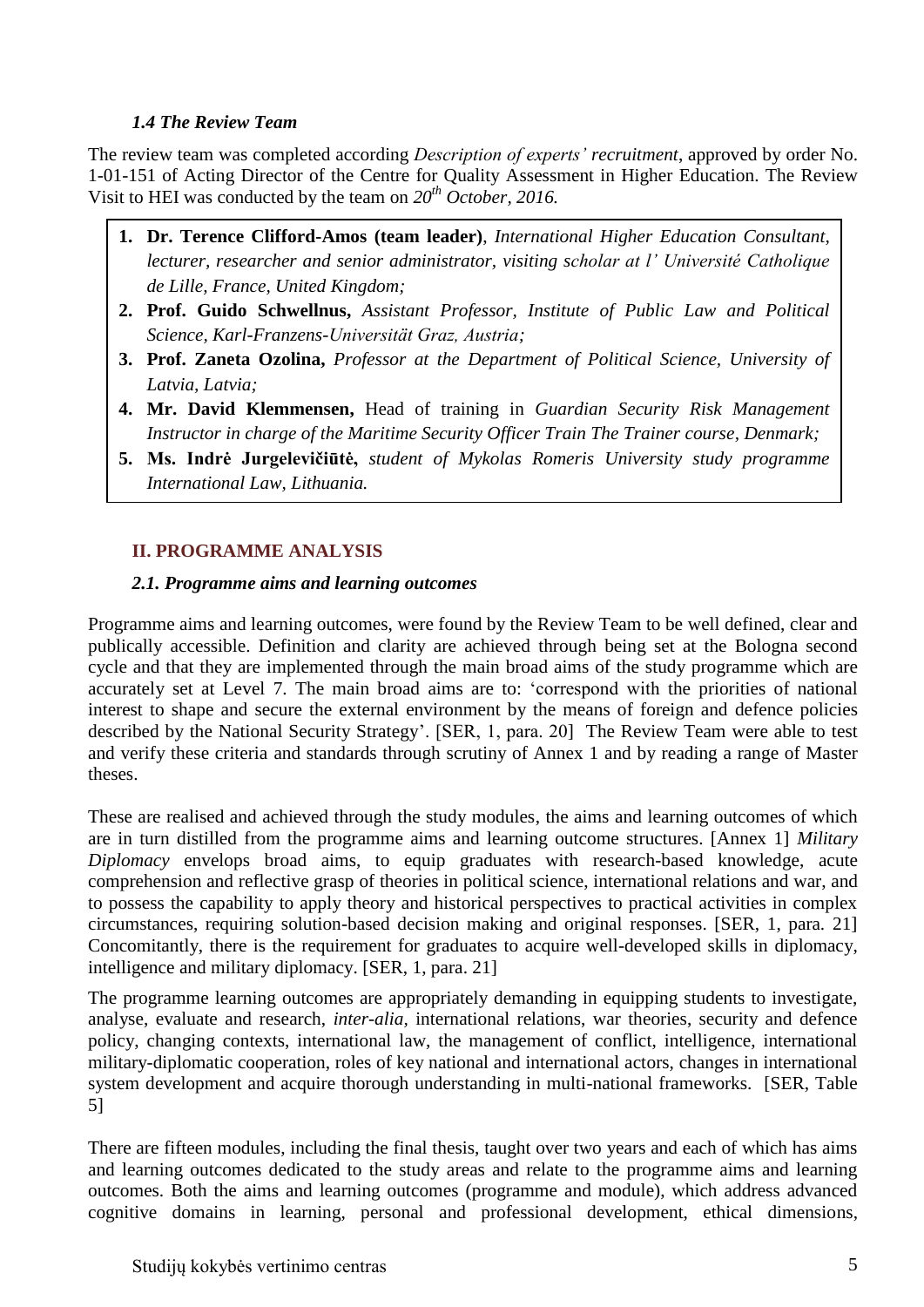comparative professional systems, communication and psychological understanding appropriate to the understanding of *Military Diplomacy,* and also self-development and the skills required for responsiveness appropriate to the field and beyond, are appropriately focused and interfaced in the respective modular subject areas. [SER, 19-25; Annex 1]

There is no other Master degree in diplomacy and international relations in Lithuania which brings together international affairs and security and defence policies from a military perspective, including military attachés, towards providing advanced education in learning conflict prevention and resolution. The Academy considers it axiomatic that military diplomacy is mirrored and integrated with the more general national diplomacy mounted and practiced in Lithuania. [SER, 1, para.16]

The programme aims and learning outcomes are based on the academic and professional requirements, public needs and the needs of the labour market, as the SER outlines: The highest-ranking officers and platoon or company commander-level junior officers often perform the role of a 'diplomat' in different international operations or international military exercises. Graduates are able to continue officer careers in different units of the National Defence System and/ or international divisions, such as international peace support missions, headquarters, or within the military attaché. Graduates are prepared at Master level to pursue doctoral degrees in politics and other social sciences; this Master degree also enables graduates to seek employment in the civil sector, for example in public, private and international companies and organizations, or as domestic and foreign policy analysts, project managers and other forms of specialism. [SER, 1, paras. 17, 24] Social Partners and representatives from the military mentioned the competences and transferable skills the programme nurtures.

The programme aims and learning outcomes are consistent with the type and level of studies and the level of qualification offered, at Master level. The Review Team were able to confirm this standard and level on reading a range of Master theses, which were well appointed in terms of research strategies and aims. They were largely well written in Lithuanian and English and in appropriate register for level 7 writing and mostly contained appropriately comprehensive bibliographies.

The learning outcomes of the study programme are in accordance with the competences of the secondcycle university studies set down in the Order No. V-826 of 3 June 2010 *On the Approval of the Descriptor of General Requirements for Master's Study Programmes* of the Minister of Education and Science of the Republic of Lithuania, and meet the requirements for level 7 of the Framework for Qualifications of the European Higher Education Area and the requirements for level 7 of the National Qualifications Framework of the Republic of Lithuania. [SER, 1, para. 23]

The Master study programme Military Diplomacy, guided by the Department of Political Science at the Academy, is uniquely conceived in Lithuanian Higher Education. Through an examination of the annex material, the SER, extent of research activities and the International Review Teams' European experience, compatibility was found between the name of the programme, learning outcomes, content and the second-cycle qualification. However, some important changes are recommended in Section 2 of this report in relation to structure and progression. Compatibility in this section mainly relates to standards (Level 7 on the European and Lithuanian Qualification Frameworks) and the qualification awarded at Master level. The Review agreed that aims and learning outcomes for the programme are good.

#### <span id="page-5-0"></span>*2.2. Curriculum design*

The curriculum meets the legal requirements, as expressed in The Law of the Republic of Lithuania on Higher Education No. XI-242 of 30 April 2009 (as last amended on 24 April 2012 – No. XI-1987) and other related documents. With regard to the Descriptor of Study Programmes in the area of Political Science, the Review Team examined the document (Order No V-828) in relation to the relevant areas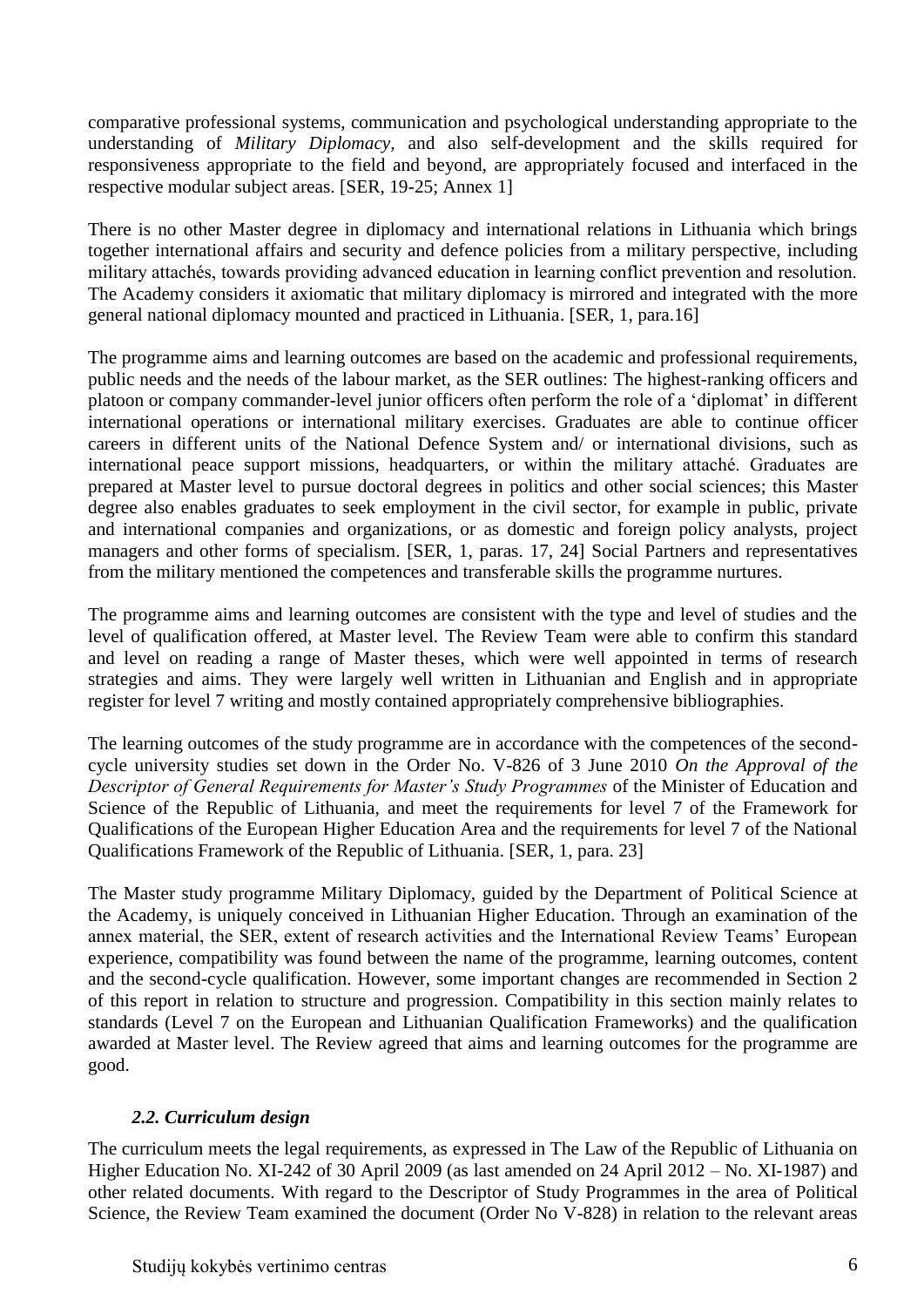of the programme and found full compliance with the requirements of the General Provisions (Chapter 1). Since the last review of 2014, a number of changes to the programme were made which included: improved and implemented outcome measures for individual courses in accordance with the learning results of the curriculum, the widening of regional studies and some re-sequencing [SER, Introduction, para.12]

There are 15 subject modules covering: Theory of International Relations; Orientalism and Occidentalism in International Relations; International Conflicts and Their Management; History of War and Diplomacy; Studies of Defence Policy; International Law and International Organizations; State and Intelligence; Security Studies of the Indo-Pacific; War Studies; Diplomacy Studies; Foreign and Security Policy Analysis; Scientific Research Methodology; Nationalism, Migration and Regionalism in Europe; Master Thesis Seminar; Master Thesis. However, although the Review Team found that the study subject modules were spread evenly and their themes were not repetitive, they concluded that themes of the subject modules themselves were insufficiently specialised and comprehensive for this level of study.

The Review Team believe that while the courses mostly have an adequate level and scope, there are several areas of concern with regard to the curriculum design. First, although the curriculum contains courses on the History of War and Diplomacy (semester 1) and Diplomacy Studies (semester 3), it is not quite clear how the scope and focus of the programme overall is specifically designed to fulfil the aim of training officers in military diplomacy (instead of a more general education in security studies). This is not to say that the topics of the other courses are irrelevant to the achievement of the programme's aim, but the specific focus on diplomacy could be reflected much more clearly in the curriculum.

Second, the structure of the curriculum reveals a certain imbalance: most of the courses offer general introductions into different areas of International Relations ('Theory of International Relations', 'Diplomacy Studies', 'International Law and International Organizations', 'Foreign Policy Analysis') and Security Studies ('International Conflicts and their Management', 'Defense Policy', 'War Studies', 'State and Intelligence'), many of which seem to be roughly on the same level. This means that there appears to be little progression from the general to more specific.

Third, the more specialized subjects, however, such as 'Security Studies of the Indo-Pacific', 'Nationalism, Migration and Regionalism in Europe' or 'Orientalism and Occidentalism in International Relations', are few and narrow, and therefore do not appear to be representative of the most relevant applications of military diplomacy. In order to bring a better balance to the structure, the curriculum might therefore benefit from a reduction of the general introductory classes on the one hand and an expansion of specialized applications on the other, perhaps including electives with some degree of choice as to the field of specialization.

The placement of the course on 'Scientific Research Methodology' only in the last semester before the Master's Thesis seems too late for a programme whose aim strongly emphasizes research.

Students stated that the level of the introductory courses was not always sufficiently higher than the respective courses on BA level. They also reported considerable variation in the quality of courses, although this was largely dependent on the instructor. They did, however, strongly advocate courses with more reference to practical application. Since the last evaluation in 2014, there has been an increase in contact hours. [SER, Introduction, para.12]

As the curriculum is currently situated, it satisfies the more general requirements of the Descriptor in 'emphasizing the diversity of theoretical debates and approaches to international relations, complexity of the political world, and methodological tools for the examination of political phenomena'. [SER, 1,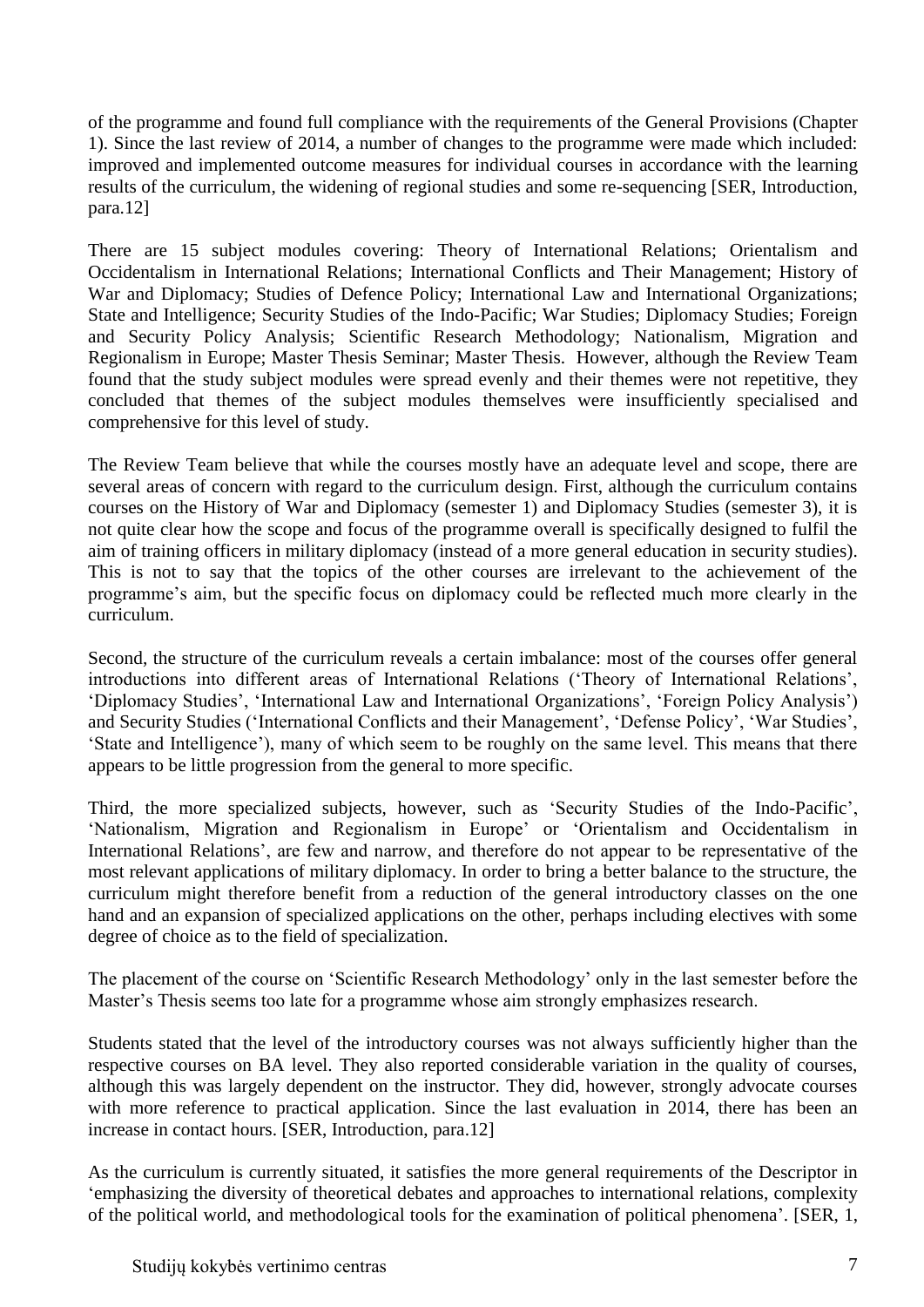para. 22] It is however more a question of how the current structure should achieve the deeper studies of war, the history of diplomacy and its contemporary practice in the fullest ways possible. Greater specialisation and less generality at this level is recommended towards achieving Master level content of higher, or exceptional quality and focus. The content of the subject modules need more consideration for them to be fully consistent with the type and level of studies at this level. The methods of the subject modules are appropriate for the achievement of the intended learning outcomes, in that interactive teaching methods and guest lecturers, some with considerable professional experience satisfy this criterion. For example, the Lithuanian Ambassador to the United States, the former Head of EUMS Intelligence Unit, the former Lithuanian Ambassador to Afghanistan, the former defence attaché to the United States and the Head of the State Security Department have all delivered guest lectures. [SER, 3, para. 42] Nevertheless, the scope of the programme, as illustrated above, is not quite sufficient to ensure the stated learning outcomes.

The competences required for research and paper writing according to the requirements of the Master's thesis preparation are conducted as the standard norm for this programme at Level 7.

Nevertheless, the Master study programme *Military Diplomacy* as it has been developed does however provide students with a comprehension of diplomacy and military impact, politics and decisionmaking, and equips them with different perspectives and approaches in relation to international development and the role of military diplomacy in some historical and contemporary perspectives. It does not fail in fulfilling the purpose of providing future leaders and does develop the graduates' critical and independent thinking. This can be demonstrated in the fact that all students are officers serving at the units and divisions of the National Defence System. [SER, Introduction, 13] In this sense the programme is not struggling to serve national needs. It is more a question of how the subject content and progression might develop towards higher levels of specialism and progression at Master level. The Review Team also believes that there should also be greater focus on Military Diplomacy itself.

The study programme only partly reflects the latest achievements in the field of *Military Diplomacy*. The module descriptions provided in Annex 1 are not of equal quality. In such relevance for the programme modules as Theories of International Relations, History of War and Diplomacy, Diplomacy Studies, Orientalism and Occidentalism in International Relations, as well as International Conflicts and their Resolution do not include the most recent studies and do not reflect sufficiently the on-going debate in the research community. While approximately half of the module descriptions appear to lack a sufficient number of supporting literature texts, that is, more than 5-7 sources to guide them into the most recent debate, in practice, every teacher prepares an expanded description of a module with a list of literature devoted to each separate topic of the curriculum. Thus, the lists of literature are much longer in reality, and include 10 to 30 items or more for each module. However, in such a relevant module as Diplomacy Studies, the most widely used authors as R.P.Barston, J.Melissen, J. Nicolson, P. Sharp, S. Riordan are missing. The methods course seems also to be very basic (literature includes advice on academic writing and general introductions) and not at MA level.

Notwithstanding the above points, there is sufficient levelness, scope and focus for the programme to achieve its stated aims, but this is not more than sufficient. It should also be mentioned here that there is very strong stakeholder support for the programme. The Review Team assesses this aspect of the evaluation as satisfactory.

#### <span id="page-7-0"></span>*2.3. Teaching staff*

The composition of teaching staff at the GJŽLKA meets the requirements of the Ministry of Education and Science of Lithuania. The most important indicators are as follows: a) 80% of teachers should have doctoral degrees; b) 20% should be professors employed for the implementation of the second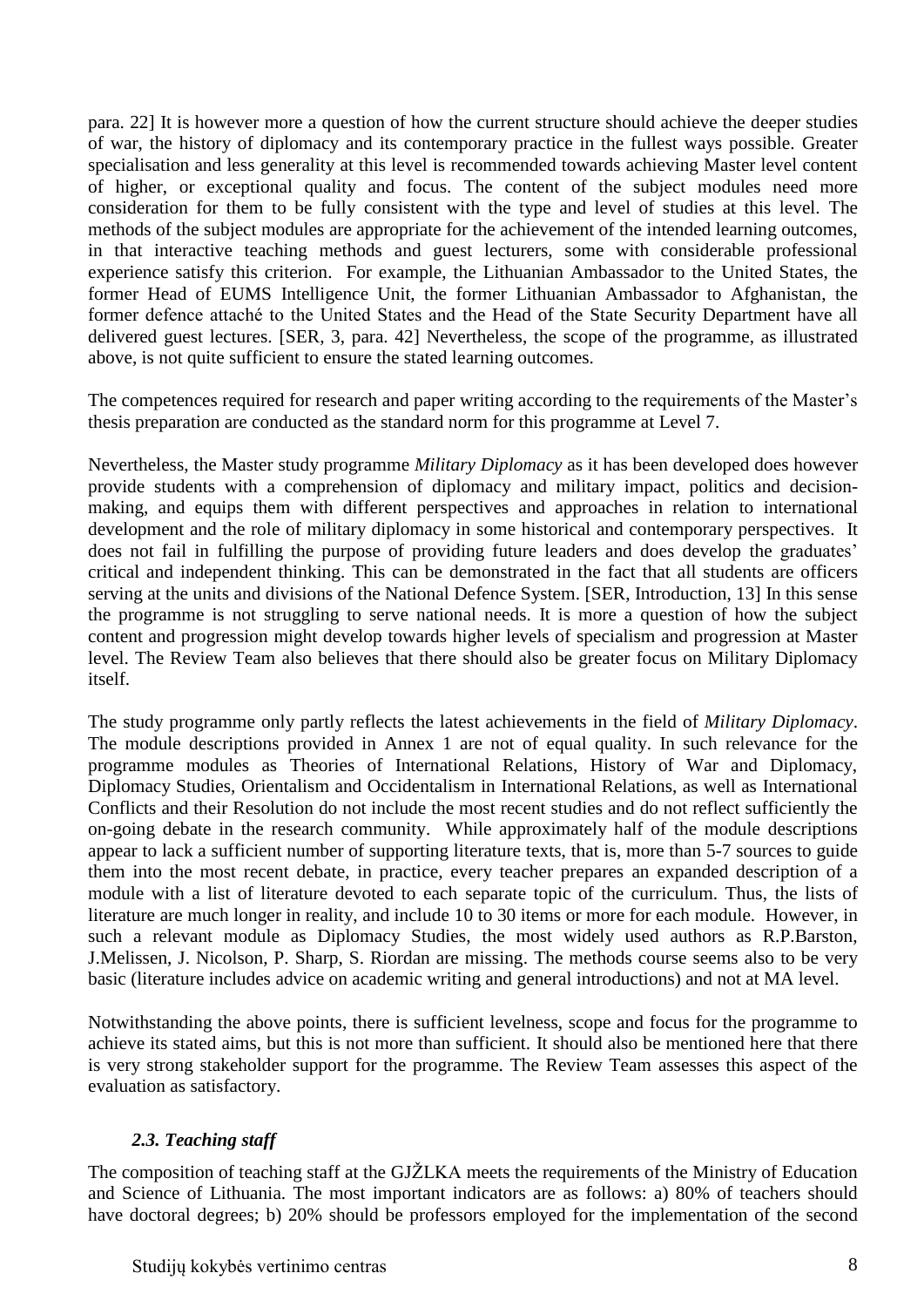cycle study programme. In terms of the first criteria, 9 staff members are holders of PhD and 3 are practitioners with unique experience in their fields. [SER, 3, para 42; SER, 3, Figure 1] The second criterion is fully met. The qualifications of the teaching staff are adequate to ensure learning outcomes.

In total there are 12 faculty members and amongst them 73% are professors or associate professors. [SER, 3, para 41] The number of the teaching staff is adequate to ensure learning outcomes. Even if three staff members are not holders of PhD degree they are highly qualified and experienced practitioners which makes the MA programme more diverse and enhances specific knowledge of military and defence issues delivered to students. During the discussions with students they emphasized the relevance of study courses delivered by practitioners who combine theoretical and empirical perspectives. Since students of this programme in the future will be employed by the Ministry of Foreign Affairs and the Ministry of Defence, the balanced combination of those two perspectives included in the study programme is well justified. The list of CVs of teaching staff [Annex 3] illustrates that qualifications of the teaching staff are adequate to ensure the implementation of the study programme. At the same time students expressed interest in diversification of teaching methods beyond conventional ones, such as more interactive methods. Students also indicated the need in attracting more visiting and guest lecturers.

The strong aspect of the programme is that almost 80% of the faculty are full-time lecturers. It means that the programme is self-sufficient and self-sustainable. Part-time teachers are also committed to long-term engagement in the teaching process.

In terms of age of staff the distribution of different age groups is even. 46% of the faculty are up to 40 years of age; 27% are between 40–50 years of age; 18% are between 50–60 years of age and 9% above 60. [SER, Figure 2] Since the last review more middle and younger age staff members have been recruited. The ratio of teaching staff and students is 1:2: this ensures individual approach to each student. [SER, 3, para 43].

There is no recent evidence indicating any staff turnover. The current staffing of 12 faculty members is able to ensure the necessary provision of the programme. Specialists have been invited from affiliated institutions to import their practical and professional knowledge of the study subjects to *Military Diplomacy.* [SER, III, para. 42] Details of involved specialist personnel are stated earlier in this section.

In terms of professional development, art and research, there are several activities offered by the GJŽLKA for fostering professional development of the teaching staff, including participating in different courses, especially related to efficiency of teaching and research methods and courses on oratory and the education of adults. [SER, 3, para.47] Teachers are supported financially if they express willingness to participate in the international conferences. Concerning individual enterprise, eight permanent lecturers of the *Military Diplomacy* study programme presented 51 reports, including 21 (41.18%) and 30 (58.82%) reports at national and international conferences respectively. Just under half of the presentations were given in Lithuania and the majority in various European countries, Asia and the USA. For example 'Searching for Reflective Armed Forces: A Lithuanian Civil-Military Relations Perspective' was presented in Chicago in 2015 and the paper 'Security Situation in the Baltic Sea Region and Expectation before Warsaw Summit: View from Lithuania' was presented in Berlin in 2016.

Almost all teaching staff members are engaged in research directly related to the study programme. In total the numbers participating in international conferences is convincing, in that 22 overseas countries have been visited. [SER, 3, Figure 4] The GJŽLKA does not have a system supporting joint research projects within the institution. This leads to the situation that full-time teachers search for individual projects but part-time teachers are not fully integrated into academic and research community of the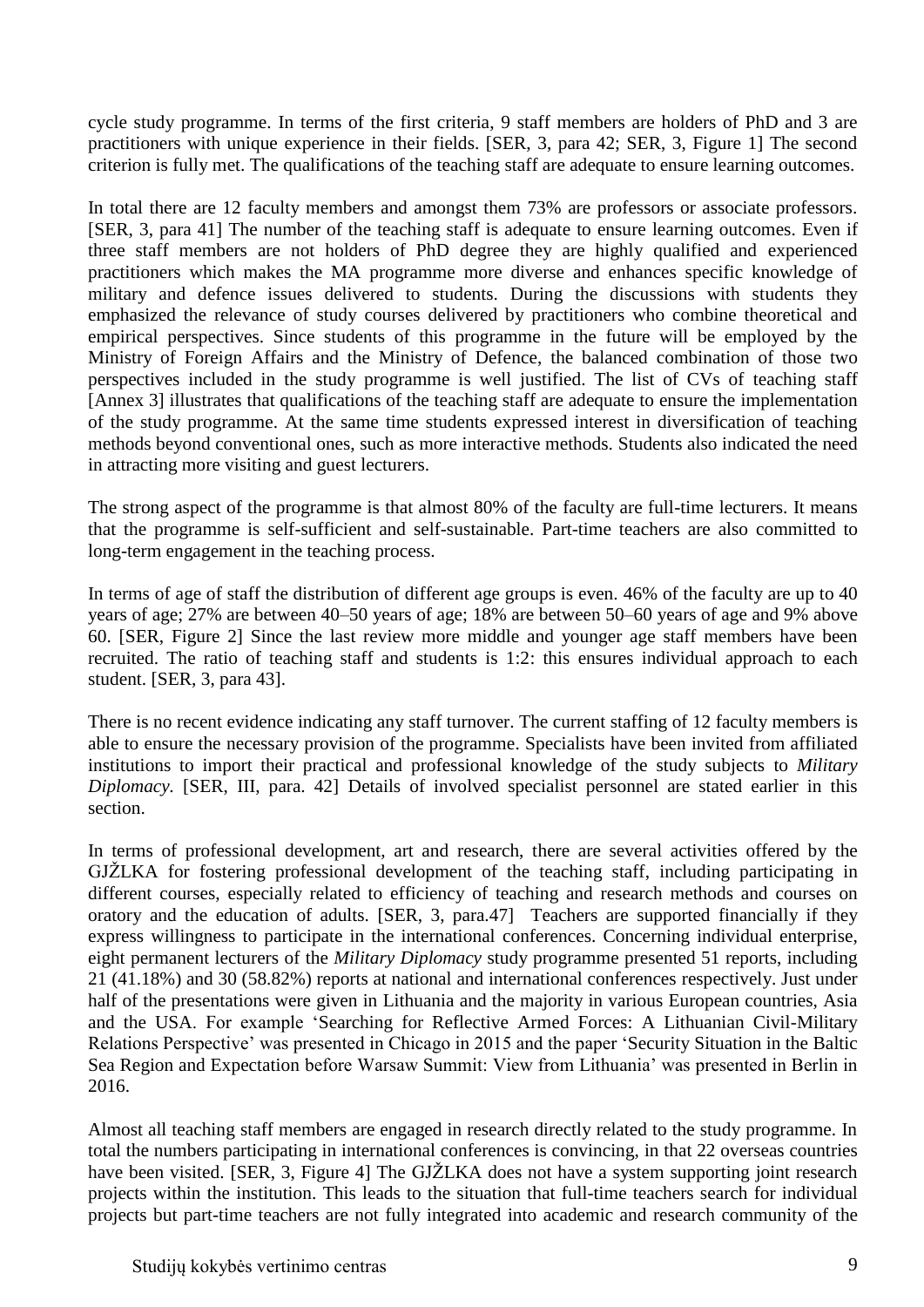Academy. Teaching staff were critical about the complicated project management system and low administrative support to the projects brought within the GJŽLKA from outside. Statistics show that the number of research projects decreased from 9 in 2012 to 1 in 2015. [SER, 3, Table 7] Lack of coordination of research activities within the GJŽLKA does not allow the integration of students into research beyond their MA thesis. The Review Team believes that GJŽLKA could more actively use the presence of NATO Energy Security Centre of Excellence for research but also for achieving teaching goals.

Military Diplomacy staff and students are members and, or, belong to following research networks and associations: ERGOMAS - the European Research Group on Military and Society CEPSA; Central European Political Science Association; EPSRC – European Political Science Consortium; EURAMES - European Association of Middle Eastern Studies.

The Review Team believes the staffing for this second-cycle programme is good.

#### <span id="page-9-0"></span>*2.4. Facilities and learning resources*

Overall The Review Team assess the teaching facilities of the Academy to be sufficient to implement the *Military Diplomacy* study programme.

The main part of the used classrooms is recently reconstructed, but some part of the teaching building is still undergoing reconstruction. The Review Team recommends finishing the reconstruction as soon as possible, to make sure that all classrooms used are updated and adequate for teaching. The Review Team assessed that chairs and tables in most of the classrooms are outdated and The Review Team recommends the upgrading to more contemporary chairs and tables. [SER, 4 para. 4.3]

Moreover, the Academy has 2 lecture halls with 160 workplaces which are used for seminars, meetings and conferences. The lecture halls have an effective sound system and video equipment used by the teachers for e.g. video conferences, interactive lectures and workshops. The Review Team assessed lecture halls to be sufficient for the Academy. [SER, 4 para. 49] Master students are however able to use resources as best suits their individual needs.

According to the civilian teachers they do not have designated individual offices. The Review Team recommends that the senior management finds an appropriate office for the civilian teachers, to enhance the feeling of fuller membership of the Academy. [SER, 4 para. 4.3]

According to the students they are all living in the dormitory at the Academy. The students mentioned that the dormitory is the best in Vilnius. Most of the Academy is equipped with wireless internet access. According to the students and teachers the internet is sufficient for use of the study.

The Review Team assessed the premises for the studies as sufficient both in their size and in quality for the size of the number of students.

The Review Team assessed that all computers at the Academy are using Windows and have Microsoft Office 7 installed. The Review Team recommends to update to Windows 10, for the purpose of being updated with the latest firewall and antivirus programme. [SER, 4 para. 50]

According to the SER group, teachers have one personal computer, which is not allowed to be used on the Academy Intranet. To obtain an effective work environment for the teachers The Review Team recommends that the teaching personnel should be equipped with a personal computer and a workplace computer at the Academy. [SER, 4 para. 4.3]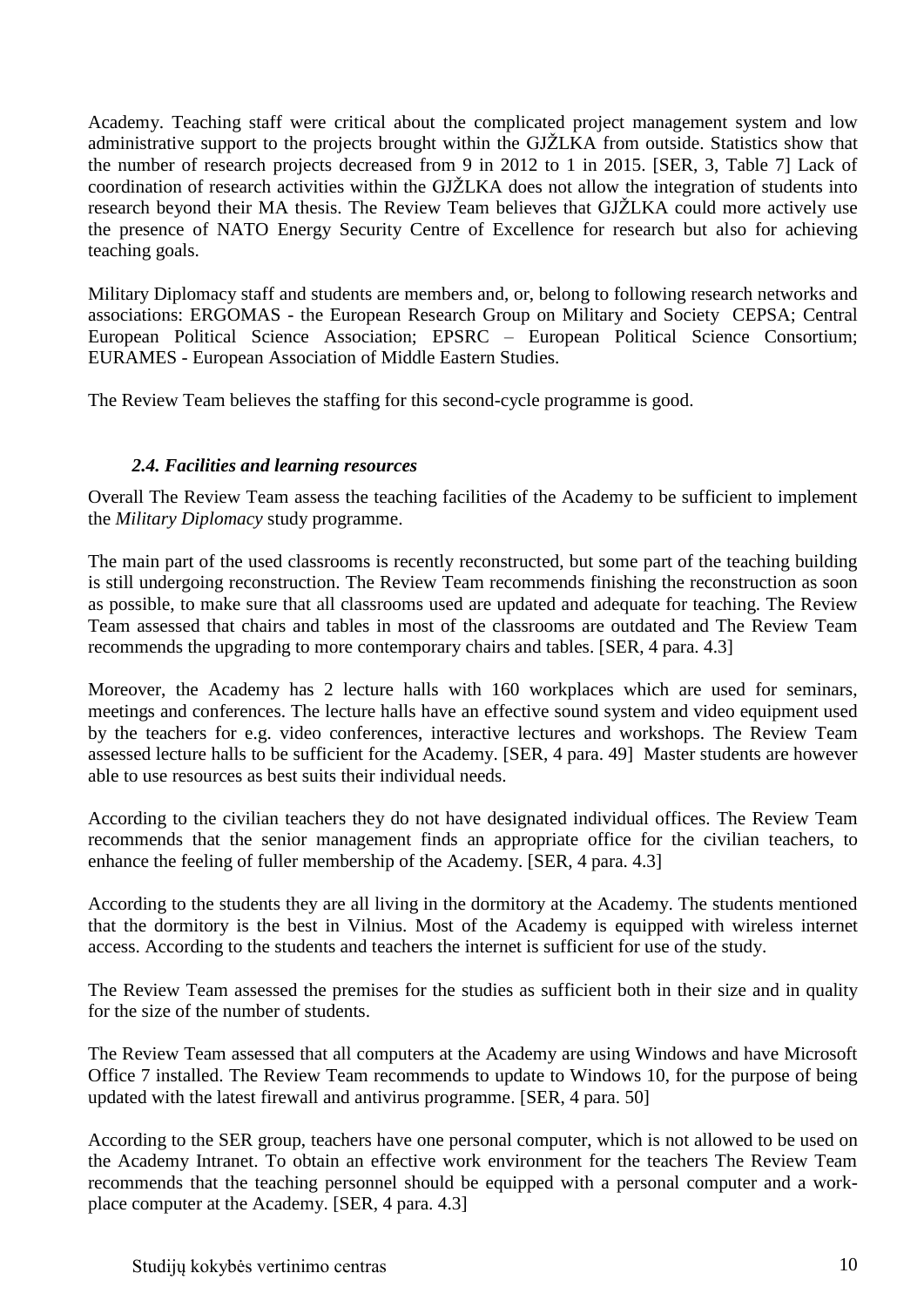Within the given learning facilities such as classrooms, library and group study spaces, the students can either pursue their private studies and read or write in one of the quite rooms, or students can book or arrange group study spaces and have conversations and discussions about their ongoing University seminars or home assignments. There are no students' professional practice arrangements for this programme as all participants are otherwise wholly engaged with military-related employment. Suitable professional practice facilities are however available which include study visits to other national universities.

The library of the Academy is well equipped and used by the students. The majority of the reading lists are available for students in 16 online databases and text books in the library. The majority (80%) of the books consist of study-related learning and scientific materials in Lithuanian, English, German, French and other languages. Since the last evaluation in 2014, the library has been modernised.

The library offers both the required scholastic materials and the electronic materials that students would need for their study. If the students do not find the needed material, there are library staff present for sufficient hours per day to help them find their way and help them with online access, reserving books and other materials. [SER, 4 para. 53] Teaching materials (textbooks, books, periodical publications, databases) are adequate and accessible.

The Review Team assessed the material resources as sufficient to conduct an effective study programme. [SER, 4 para. 53]

According to the SER group and the Librarian, a planned new library building had been postponed for several years. The Review Team recommends the Academy makes an assessment if a new building is needed or if present library can undergo a reconstruction and still fulfil the need for the teachers and students. [SER, 4 para. 54] The current building seemed adequate to the Review Team.

The Review Team found the overall facilities and learning resources to be good and of benefit to the students.

#### <span id="page-10-0"></span>*2.5. Study process and students' performance assessment*

To widen access, from September 2016, civil servants, contractors and servicemen of all ranks have been allowed to apply for the Master study programme. Applicants from non-statutory institutions are not accepted because the studies are funded from the National Defence System budget and are free of charge. [SER, Introduction, para.12]

Concerning admission, the admission requirements are well-founded according to the following precepts and procedures. The admission procedure may be considered as specific one: since the study programme is designed for the National Defence System public service employees and professional military service servicemen who have permission from the Advisory Commission on Servicemen Selection to access courses and studies organized by The General Jonas Žemaitis Military Academy of Lithuania, approved by the Order No. V-1009 of 6 October 2011 of the Chief of Defence of the Lithuanian Armed Forces. [SER, 5, para. 55]

The admission requirements can be found in Register of Legal Acts and on the website of the Academy. Applicants should have a relevant Bachelor's degree in Political Science, International Relations or International Law. The additional points system is also clearly explained. All related information can be found on the website of institution, and if necessary, confirmed in the consultations with The Division of Studies of the Academy. [SER, 5, para.  $56 - 58$ ]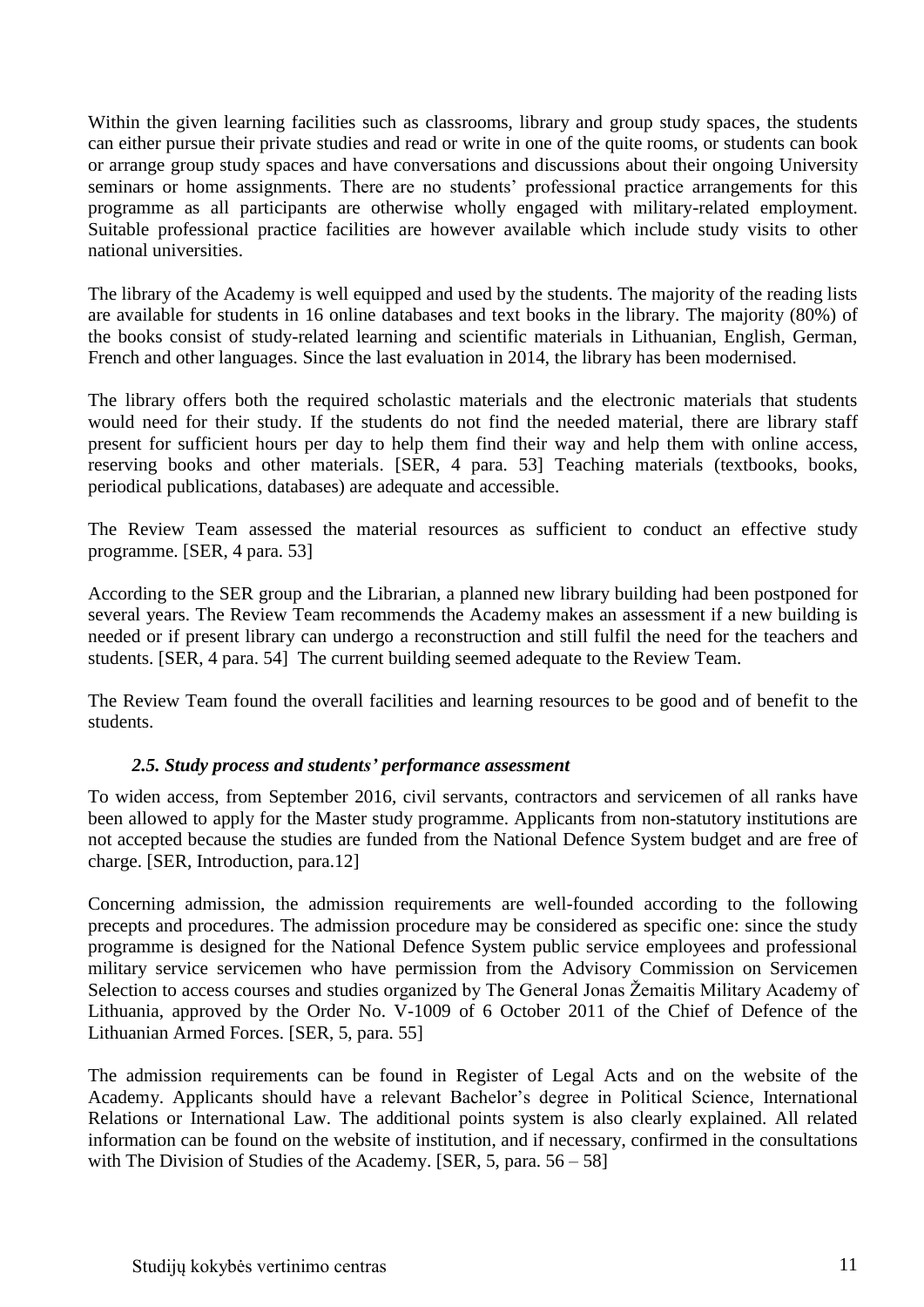The number of accepted students remains basically the same each year. Admission averages of admitted applicants have no vast difference either when taking into account different years. [SER, 5, Table 8]. Between the years 2012-2015 the average has been 30.

The study process is organized in sessions. There are periods of 4-6 weeks twice a year, where servicemen are exempt from the service to attend the seminars and lectures. During contact hours, lecturers provide students with consultations and assess students' knowledge acquired during selfstudy. To ensure the quality of studies and interaction between students and teachers, the academic groups are small (up to 15 students). [SER, para. 60-62] As it was noted by students during interview, the self-study periods are considered to be the basis of the studies, while in the sessions the main issues are being discussed. Students also positively reflected about the fact that the schedule of such sessions is set in advance and change only slightly so they can plan their professional activities ahead. The organisation of the study process ensures an adequate provision of the programme and the achievement of the current learning outcomes.

According to the Teachers, MOODLE is more or less only used by the military teachers because the civilian teachers do not have access to the Academy Intranet. The Review Team recommends that all Teachers use MOODLE to cohere the communication system with the Students.

Studies are completed with a Masters' thesis which is reviewed by the group of experts who are appointed by the Department of Political Science and approved by the Commandant of the Academy and defended by a student. This programme is generally characterized by a high percentage of students completing it every year (93%). [SER, V, para. 59]

Concerning participation in research activities, although it has been made clear in Section 3 that lecturers are active researchers and participate in scientific research projects and conferences, there is no evidence that M-level students are involved. Virtually all the students' research is focused on the research for Master's studies. [SER, 5, para. 69] There is more room for student scope here, depending on their overall, demanding commitments. The Curriculum Resource Centre does offer advice to students by consultation. The Students' Research Society was established by International Relations students, but generally due to the busy schedules, Master students generally have little time for additional research activities.

During the meeting, the representative of NATO Energy Security Centre of Excellence, which is located right in the campus, was very enthusiastic about promoting the relationship between Academy and Centre. This could possibly affect and improve students' research opportunities.

No mobility programs are offered for students, since they all are part-time students. Although it was underlined that lectures are sometimes given by foreign visiting lecturers. [SER, 5, para. 71]

Student support includes: paper or digital syllabuses with all the necessary information concerning various aspects of the study programme, individual lecturers' consultations, methodological guides with recommendations for academic papers writing. Master thesis supervisors and seminars are provided. The Curriculum Resource Centre is considered to be main supporter of students, because all study-related methodological materials and information are distributed there. All the study-related consultations may be held during its working hours. [SER 5, para. 70] As it was noted in interviews, the relatively small community of the Academy allows promoting face-to-face communication between administration and students. Students agreed that due to this fact they can access the necessary support readily and easily. Concerning social support, the SER states that lecturers aim at providing students with adequate support, not merely lecturing. [SER, 5, para.61]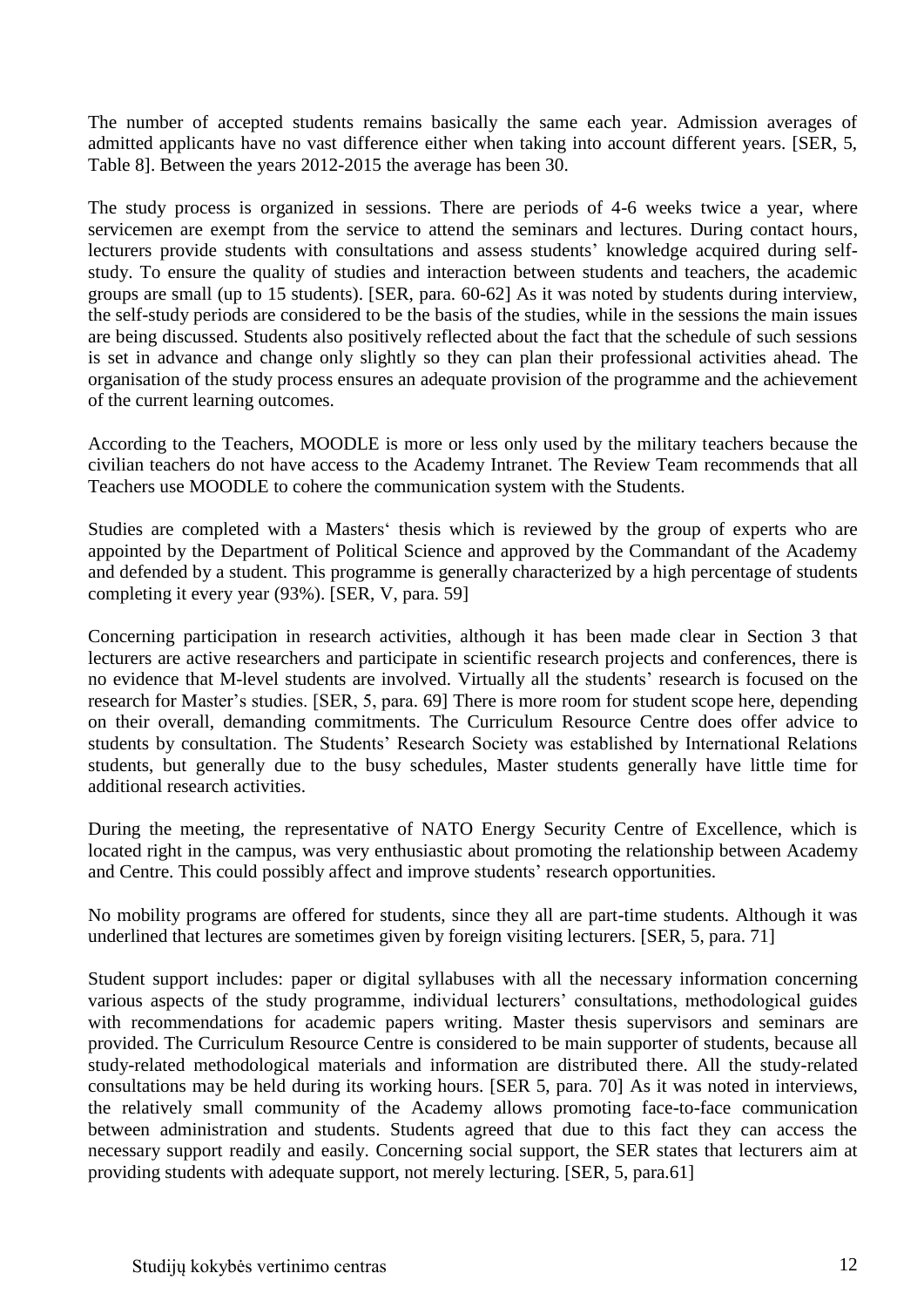The evaluation of study performance is regulated by The General Jonas Žemaitis Military Academy of Lithuania Cadets' Knowledge Evaluation System approved by the Senate of the Academy and Rules of Procedure of the Academy. [SER, 5, para. 68]

The assessment system of students' performance is clear and adequate, but not publically available on the Academy's website. A cumulative evaluation system is used to assess students' performance. All the details and issues concerning the assessment are explained during the first lecture. The examination period is set well in advance, although examinations might fall within the period of two days in the schedule. In case of failure, these may be retaken no later than during the first 4 weeks of a new semester. A failed examination is considered as an academic debt, and if a student fails an examination for a second time, the only one exception is through the permission of the Commandant of the Academy who may allow a further sitting. If student does not succeed, either through repeated failure, cheating or plagiarism he/she is excluded from the institution. An appeals procedure is in place. [SER, 5, para. 64-67]

The employment of graduates is a straight forward process since all the students enrolled in this MA course are professional military servicemen. The Master degree allows them to continue their careers in the national defence system. [SER, 5, para. 72-3] As noted by the very vibrant stakeholders, graduates with academic, military and leadership skills gained in *Military Diplomacy* programme are not only necessary in Lithuanian defence system, but also ready to meet the world in its current difficulties, when and where necessary. Therefore, the professional activities of the majority of graduates meet the programme providers' expectations.

Graduates mostly had good feedback about the MA course and affirmed that it contributed well to their knowledge and skills. The Review Team agreed that in this section of the evaluation, the study process and students' performance assessment for the *Military Diplomacy* programme is good.

#### <span id="page-12-0"></span>*2.6. Programme management*

The Commandant is a strong and positive leader and manager of The General Jonas Žemaitis Military Academy of Lithuania.

Responsibilities for decisions and monitoring of the implementation of the programme are clearly allocated in the following ways: the *MA in Military Diplomacy* is managed by four interrelated bodies: Vice-Rector for Studies and Research, Division of Studies, Department of Political Science and Studies Committee formed by the Senate. Of these, it is the Department of Political Science which communicates with students and selects teachers to deliver modular courses. The Studies Committee is responsible for ensuring that the programme meets the requirements of the study field. The Division of Studies, largely but not exclusively, deals with recruitment and student matters, and Vice Rector for Studies and Research, *inter-alia,* assures the continuous feedback from stakeholders, including military and civil employers. [SER, 6, paras. 75-77] Staff issues, particularly underperforming staff are dealt with by the Commandant. [Initial meeting with the Commandant]

There is a quality assurance system in place as out in the Study Quality Improvement Strategy of the Military Academy of Lithuania 2011-2014 (approved by the Order No. V-157 of 24 October 2011 of the Commandant of the Academy) and Internal Study Quality Assurance Model (approved by the Order No. V-1012 of 20 December 2013 of the Commandant of the Academy). [SER, 6, para. 79] The Division of Studies coordinates quality assurance. There are regular discussions in the Department of Political Science and in the Studies Committee, as well as in teaching staff meetings involving students' representatives. Lecturers participate in the study-quality evaluation towards the curricular and pedagogical improvement of subject teaching, including the supervision, preparation and defense of final theses. [SER, 6, para. 81]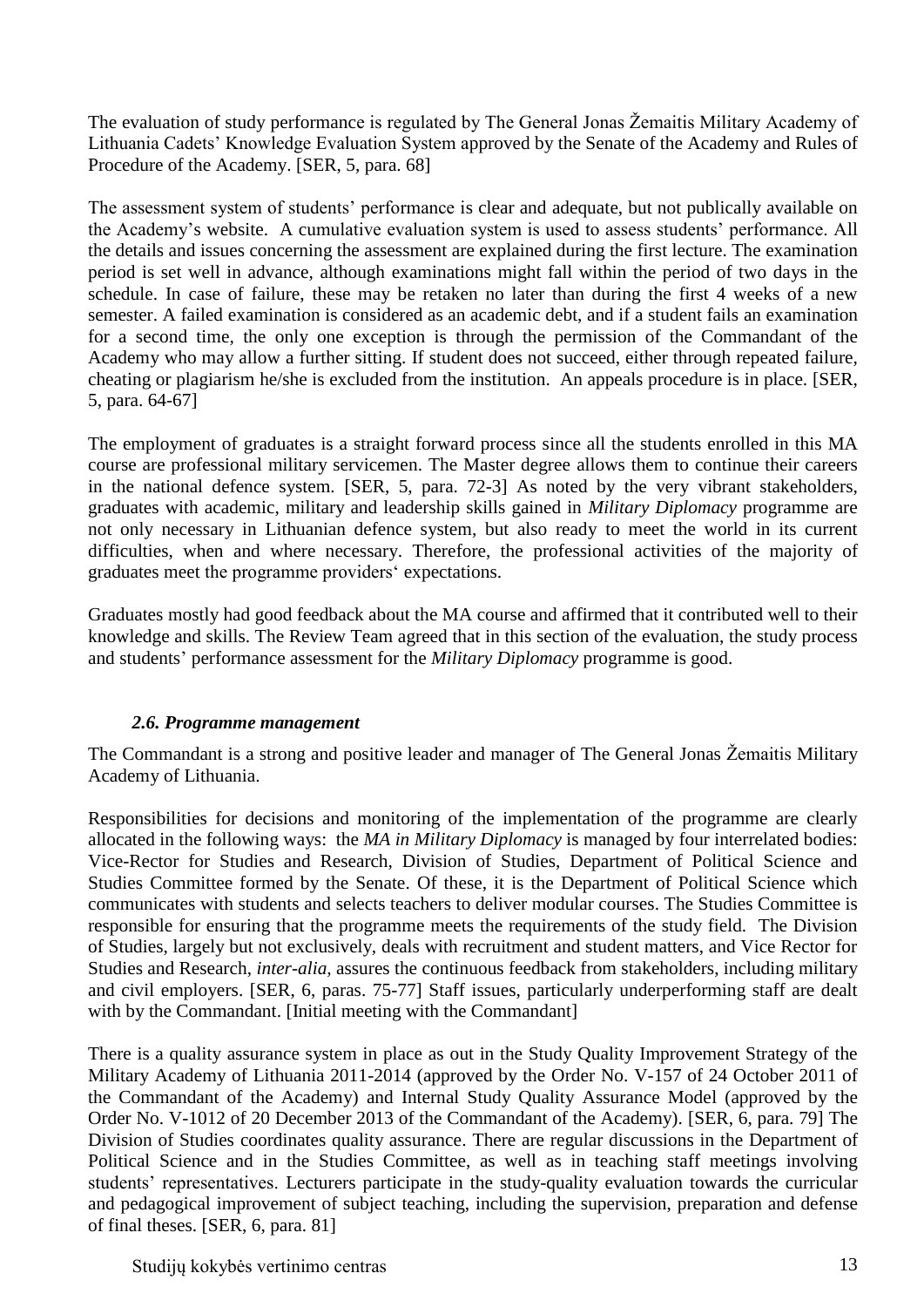Information and data on the implementation of the programme are regularly collected and analysed. The Division of Studies collects information mainly through graduate surveys and round-table discussions with stakeholders and employers (representatives of the Lithuanian Armed Forces' units). Graduate competences are also subject to discussion and feedback. Evaluative commentaries and results are passed to programme coordinators, departments, the Senate and Council. Students' feedback on curriculum is collected on a systematic basis to provide new and necessary inputs for the teaching staff. Students' feedback has been found to be mostly positive over the years, though there has been some negative evaluation concerning traditional teaching methods, elderly teachers and overlapping topics in some courses. Changes have been made to accommodate such student concerns. [SER, 6, para. 85] These changes include different teaching methods and updating courses. This demonstrates how the outcomes of internal and external evaluations of the programme are used for improvement.

At the end of each semester, the Vice-Rector assembles a traditional gathering with the cadets, under the banner: *The Commander at the Crossroads.* This forum allows cadets, without fear or favour, to express very openly their opinions about courses, teachers, military instructors, lecture schedules, military exercises and any problems related to life at the Academy. The Vice-Rector reports cadets' opinions, demands and wishes at departmental meetings, where they are addressed towards the improvement of the organized curriculum, teaching and learning processes. [SER, 6, para. 86] This process was fully explained by the Commandant in his initial meeting with the Review Team, who regarded it as good practice.

All information related to the study process is collected by the Division of Studies. The Division holds graduate surveys and round-table discussions with employers, who are representatives of the Lithuanian Armed Forces' units. They also evaluate graduates' competences. Included in the feedback and quality discussions are representatives of the administrative personnel, teachers and social partners and individuals representing Minister of National Defence of the Republic of Lithuania. [SER, 6, 84] The Academy, as an institution of higher education, is accountable to the Minister of National Defence of the Republic of Lithuania. The Commandant of the Academy is subordinated to the Minister of National Defence, which accords with the Law on the Organization of the National Defence System and Military Service. [SER, 1, para.2]

The Academy has striven to achieve workable systems which, as they appear, show very clearly the Commandant's intention to create a strong programme at Master level. In considerable conviction he expressed this eloquently to the Review Team and explained the difficulties of unifying military and civilian systems, acknowledging some inevitable tensions between the two, but, however, this is not an issue at Master Level because of the well-developed systems which cater more individually for military personnel as Master students. Since the last evaluation of 2014, the Academy has renewed its belief in the value of self-evaluation. [SER, Introduction, para. 8]

The *Military Diplomacy* programme is managed to the satisfaction of its students. In interview, they spoke about their contentment with its provision, which enables them to pursue a career while pursuing their studies. No problems were encountered with teaching, availability of teaching staff and timetabling. Like the stakeholders, they spoke of the value of the higher learning they were gaining, the quality of the programme and the indispensable competences they were gaining. Stakeholders, who are involved in evaluation and improvement processes, as described above, believed the training and education graduates received rendered them ready to take on heavy and complex tasks. The Review Team does not believe that the curricular limitations the Review Team outlined in section 2 of this report are due to poor or unsatisfactory management. All other sections of the Academy's work discussed in this report are discernibly stronger. The evidence here confirms that the internal quality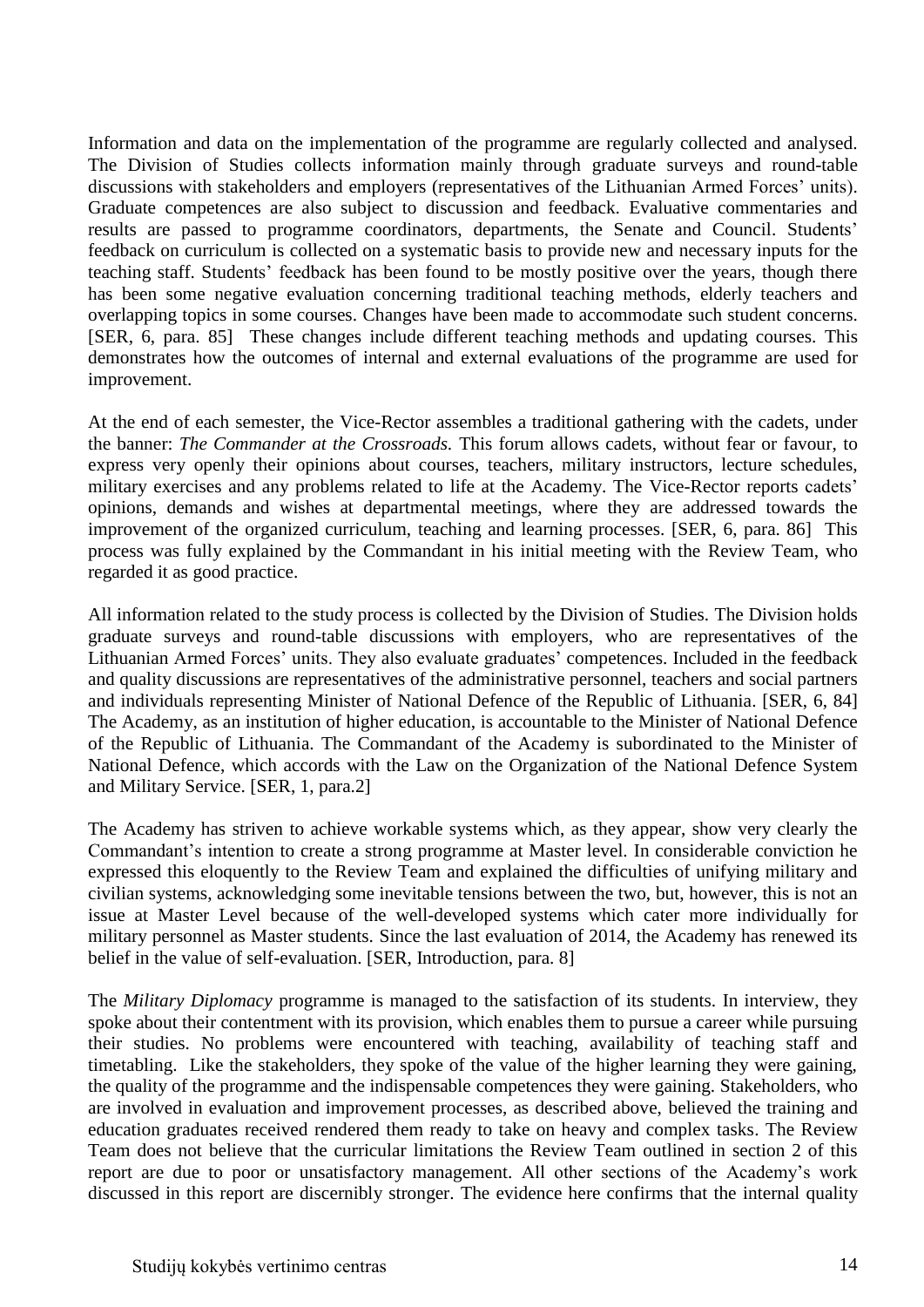<span id="page-14-0"></span>assurance measures for this programme are effective and efficient. The management of *Military Diplomacy* is considered good.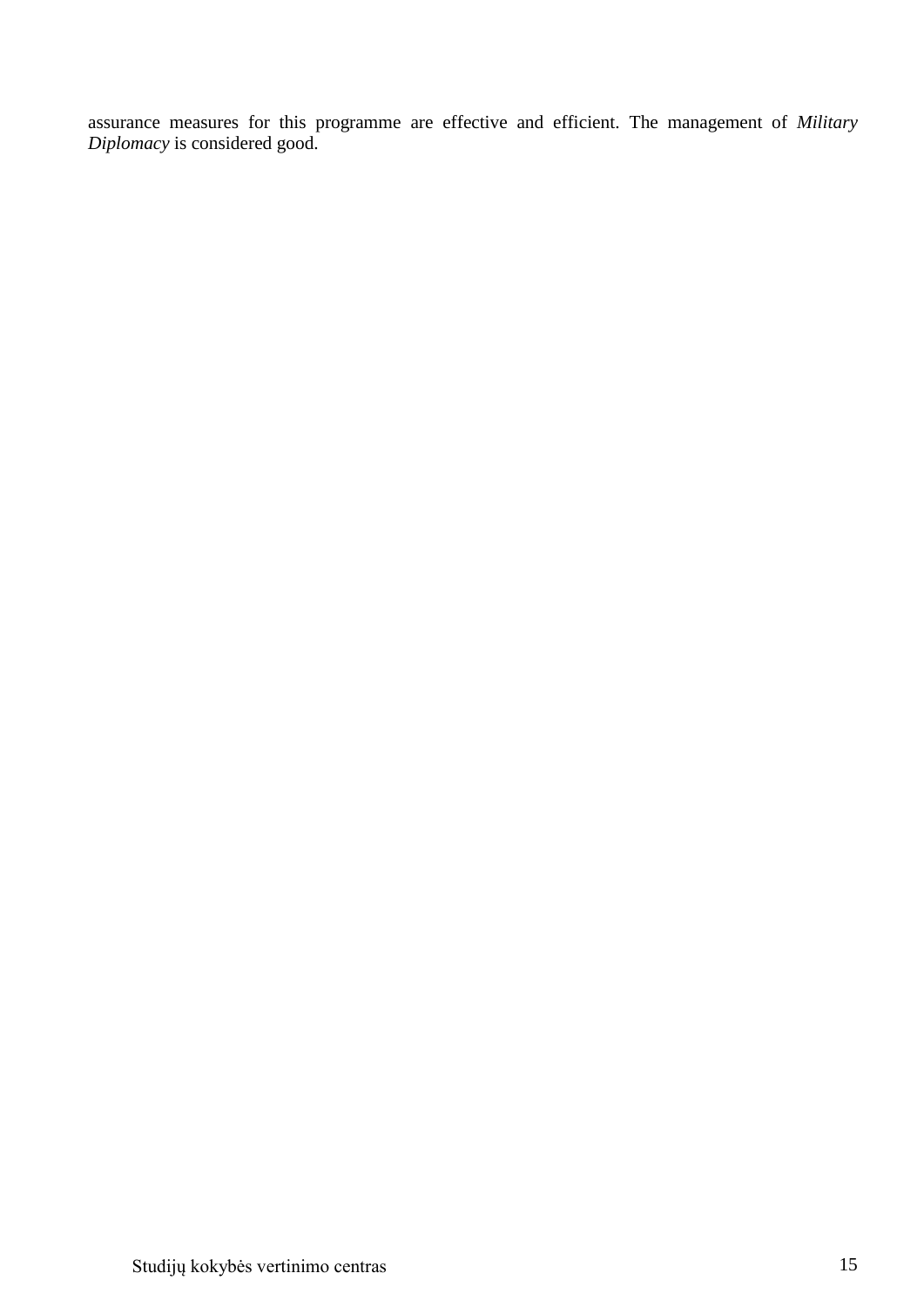# **III. RECOMMENDATIONS**

- 1. Review the curricular content in respect of:
	- strengthening the focus on Military Diplomacy in the curriculum design;
	- changing the balance between general introductory and specialized courses and offering a broader scope of specialized topics;
	- improving the progression from general introductory to more advanced and specific topics;
	- ensuring a sufficiently 'advanced' level of introductory courses;
	- strengthening the practical focus through the engagement of experienced instructors;
- 2. Develop stronger coordination for MA research;
- 3. Develop closer cooperation (in as many ways as possible) with the NATO Energy Security Centre of Excellence.

#### <span id="page-15-0"></span>**IV. SUMMARY**

In terms of knowledge, the programme aims and learning outcomes work in their cognitive, professional, technical and social domains. They have been designed and promoted by Academy teachers and are appropriate to the European and Lithuanian Qualifications Frameworks at level 7. Master students were only recently enrolled and it was considered unfair to ask them about the significance of their learning outcomes. The Review Team were impressed with the Master Students, their confidence about the transformational power of advanced learning and the competences it provides for career development and indeed personal development.

The content of the programme has broad educational principles and is dedicated to the twinned-fields of academic study and professional practice as an officer in the military. *Inter-alia,* the Review Team would like to see a greater level of specialism, more on Military Diplomacy itself, stronger evidence of progression in the overall curriculum and attendance to the scope and focus of the programme. Equally, attention should be given to the balancing of courses, attendance to the narrowness of the current specialist subjects, a reduction of the general introductory classes, a corresponding expansion of specialist applications, assurance that any introductory courses are at M-level and the employment of courses with more practical application. These are outlined in Section 2 and in the recommendations above.

In total there are 12 faculty members and amongst them 73% are professors or associate professors. Even if three staff members are not holders of PhD degree they are highly-qualified and experienced practitioners which makes the MA programme more diverse and enhances specific knowledge of military and defence issues delivered to students. During the discussions with students they emphasized the relevance of study courses delivered by practitioners who combine theoretical and empirical perspectives. Since students of this programme in the future will largely be employed by the Ministry of Foreign Affairs and the Ministry of Defence, the balanced combination of these two perspectives and destinations included in the study programme is well justified. Experts in the field as teachers are of particular importance to Master students.

Concerning resources, they are all considered by the Review Team to be largely good. The Review Team recommends the finishing of all reconstruction as soon as possible to ensure that all classrooms used are updated and adequate for teaching. The Review Team assessed that chairs and tables in most of the classrooms are outdated. The main library is reasonably well-equipped in terms of data-bases and general resources. Students appeared satisfied with these facilities. Historically, plans have been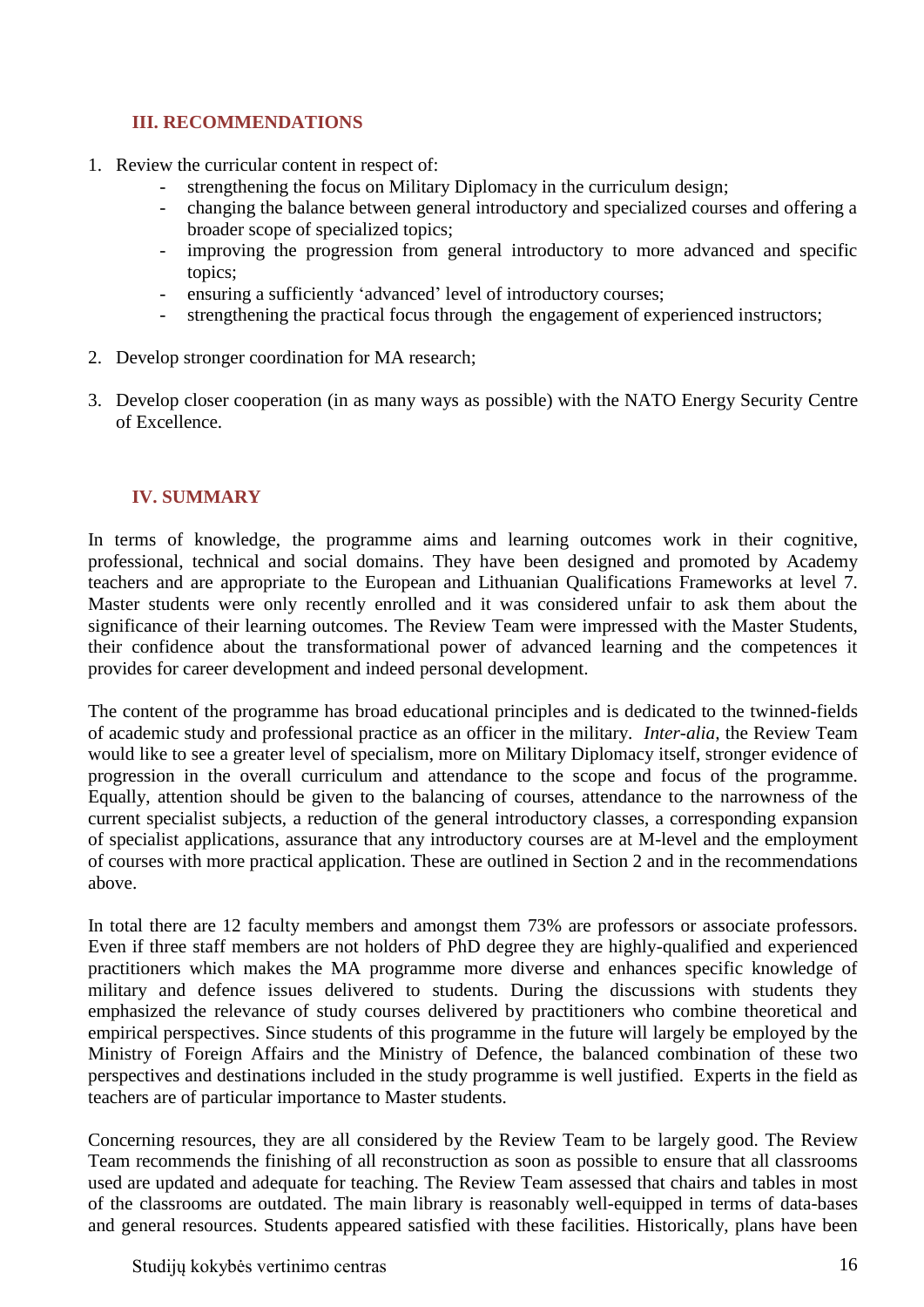made for a new library building. The Review Team did not find any difficulty with the existing building. The Master programme is smaller and students are able to use resources in a freer and personal way and make use of them as best suited to their needs.

The study process is organized in sessions. There are periods of 4-6 weeks twice a year, where servicemen are exempt from the service to attend the seminars and lectures. To ensure the quality of studies and interaction between students and teachers, the academic groups are small (up to 15 students). Students positively reflected about the fact that the schedule of such sessions is set in advance and change only slightly so they can plan their professional activities ahead. Much of students' research work is geared towards preparation for the Master thesis. Military staff also spoke of the need for Masters' graduates as future teachers in the Academy.

The Curriculum Resource Centre does offer advice to students by consultation. The Students' Research Society was established by International Relations students, but generally due to the busy schedules, Master students generally have little time for additional research activities.

Programme management is well-organized both in its presentation and function. There is a qualityassurance process in place and the evaluation of the programme involves students, staff and stakeholders. There are quality-assurance discussions, feedback processes and there is responsiveness to the voice of students. The *Commandant at the Crossroads* is an excellent forum for the student voice.

Stakeholders and employers were animated and keenly interested in promoting the Master programme from several angles and points of view. There was also supportive feedback from alumni who would greatly value more future involvement.

This second-cycle programme could have an excellent future, especially with a revitalised curriculum. Its potential is considerable and highly valuable to Lithuania in current times. The enthusiasm of employers and stakeholders was noted as a particular facet of external consumer satisfaction. They expressed unwavering support towards the Master graduates of the General Jonas Žemaitis Military Academy of Lithuania.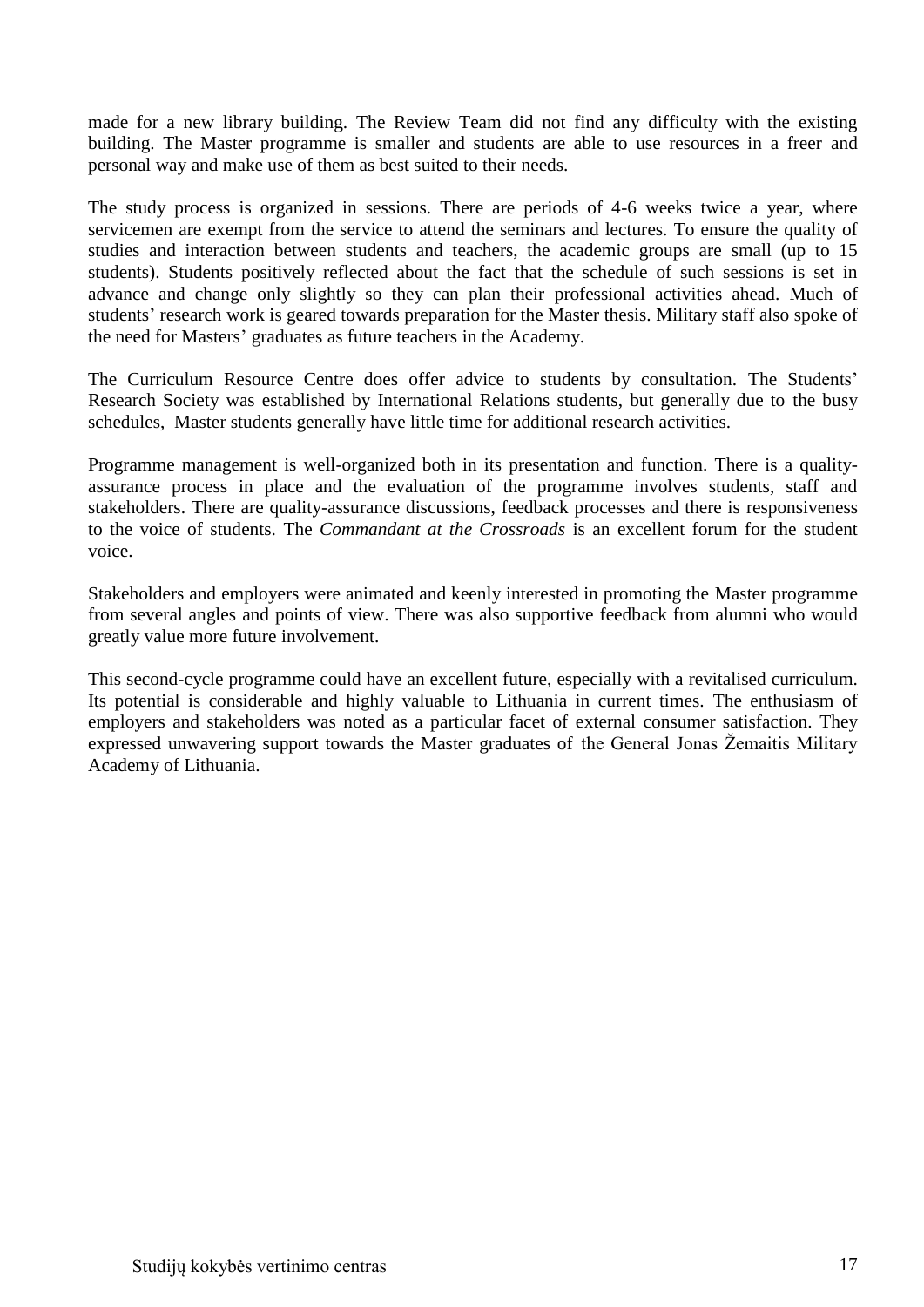## <span id="page-17-0"></span>**V. GENERAL ASSESSMENT**

The study programme *Military Diplomacy* (state code – 621L20001) at The General Jonas Žemaitis Military Academy of Lithuania is given **positive** evaluation.

| No. | <b>Evaluation Area</b>                             | <b>Evaluation of</b><br>an area in<br>points* |
|-----|----------------------------------------------------|-----------------------------------------------|
|     | Programme aims and learning outcomes               |                                               |
| 2.  | Curriculum design                                  |                                               |
| 3.  | Teaching staff                                     | 3                                             |
| 4.  | Facilities and learning resources                  | 3                                             |
| 5.  | Study process and students' performance assessment | 3                                             |
| 6.  | Programme management                               | 3                                             |
|     | <b>Total:</b>                                      |                                               |

*Study programme assessment in points by evaluation areas*.

\*1 (unsatisfactory) - there are essential shortcomings that must be eliminated;

2 (satisfactory) - meets the established minimum requirements, needs improvement;

3 (good) - the field develops systematically, has distinctive features;

4 (very good) - the field is exceptionally good.

| Grupės vadovas:<br>Team leader: | Dr. Terence Clifford-Amos |
|---------------------------------|---------------------------|
| Grupės nariai:<br>Team members: | Prof. Guido Schwellnus    |
|                                 | Prof. Zaneta Ozolina      |
|                                 | Mr. David Klemmensen      |
|                                 | Ms. Indrė Jurgelevičiūtė  |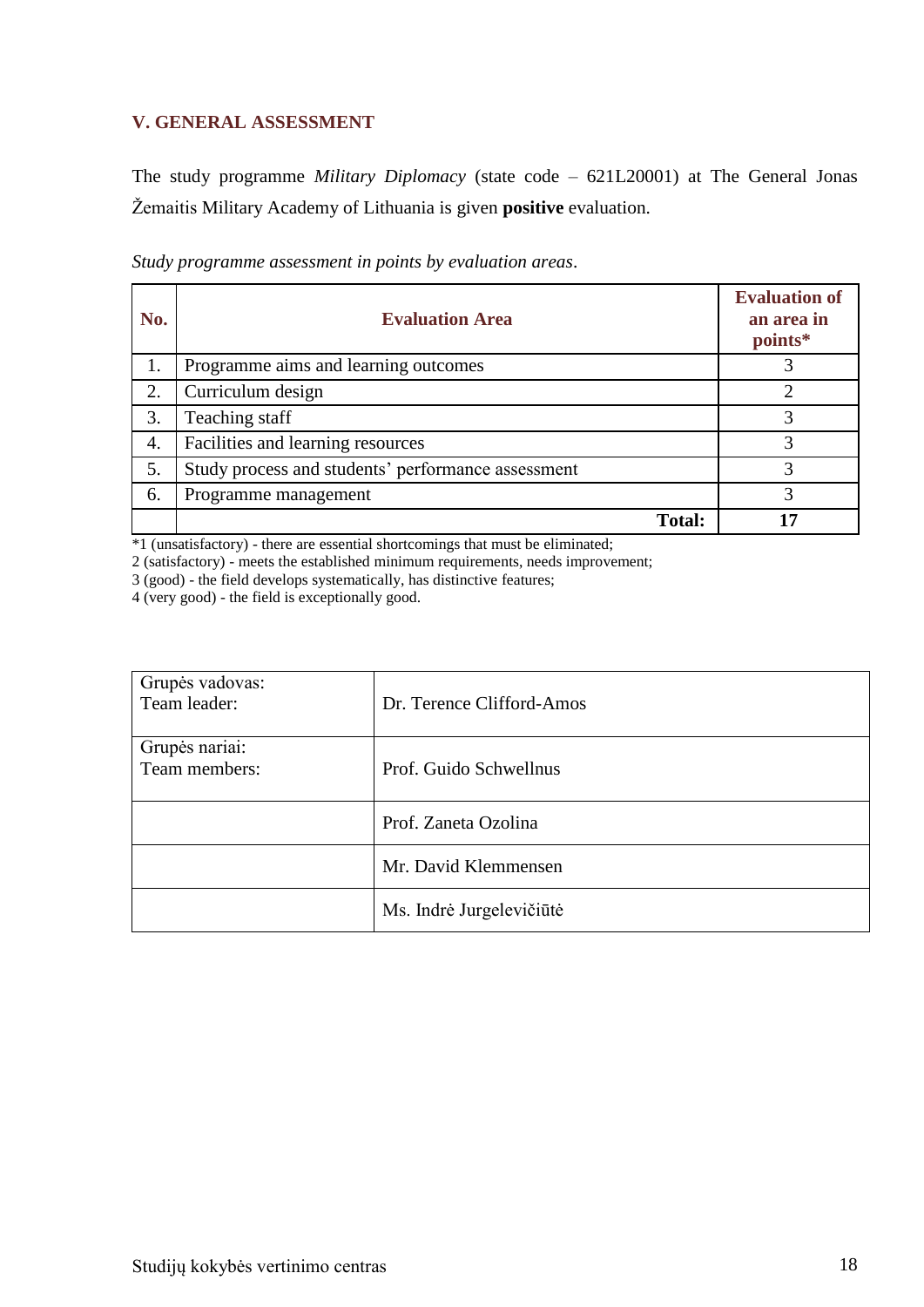#### **GENEROLO JONO ŽEMAIČIO LIETUVOS KARO AKADEMIJOS ANTROSIOS PAKOPOS STUDIJŲ PROGRAMOS** *KARINĖ DIPLOMATIJA* **(VALSTYBINIS KODAS – 621L20001) 2016-12-07 EKSPERTINIO VERTINIMO IŠVADŲ NR. SV4-231 IŠRAŠAS**

<...>

#### **V. APIBENDRINAMASIS ĮVERTINIMAS**

Generolo Jono Žemaičio Lietuvos karo akademijos studijų programa *Karinė diplomatija*  (valstybinis kodas – 621L20001) vertinama **teigiamai**.

| Eil.<br>Nr. | <b>Vertinimo sritis</b>                          | <b>Srities</b><br>įvertinimas,<br>balais* |
|-------------|--------------------------------------------------|-------------------------------------------|
| 1.          | Programos tikslai ir numatomi studijų rezultatai | 3                                         |
| 2.          | Programos sandara                                | 2                                         |
| 3.          | Personalas                                       | 3                                         |
| 4.          | Materialieji ištekliai                           | 3                                         |
| 5.          | Studijų eiga ir jos vertinimas                   | 3                                         |
| 6.          | Programos vadyba                                 | 3                                         |
|             | Iš viso:                                         | 17                                        |

\* 1 – Nepatenkinamai (yra esminių trūkumų, kuriuos būtina pašalinti)

2 – Patenkinamai (tenkina minimalius reikalavimus, reikia tobulinti)

3 – Gerai (sistemiškai plėtojama sritis, turi savitų bruožų)

4 – Labai gerai (sritis yra išskirtinė)

<...>

#### **IV. SANTRAUKA**

Kalbant apie žinias, studijų programos tikslai ir studijų rezultatai yra tinkami pažintine, profesine, technine ir socialine prasmėmis. Juos parengė ir remia Akademijos dėstytojai; jie atitinka Europos ir Lietuvos kvalifikacijų sąrangų septintąjį lygį. Studentai į magistrantūros studijas priimti neseniai, todėl nesąžininga būtų jų klausti apie studijų rezultatų reikšmę. Vertinimo grupė buvo sužavėta magistrantūros studijų studentų, jų tikėjimo pažangaus mokymosi pertvarkos galia ir kompetencijų, kurių jie įgyja rengdamiesi karjerai ir tobulėdami asmeniškai.

Studijų programos turinys yra pagrįstas plačiais ugdymo principais ir skirtas pareigūnams rengti sudvejintomis kryptimis: tai akademinis mokymas ir profesinė praktika. Inter alia, ekspertų grupė norėtų matyti, kad būtų plačiau nagrinėjama pati karinė diplomatija, būtų pasiekta didesnė pažanga įsisavinant visą studijų turinį ir atsižvelgta į studijų programos apimtį bei akcentuojamus dalykus. Be to, dėmesys turėtų būti skiriamas dalykų pusiausvyrai, esamų profesinių dalykų siaurinimui, bendrųjų įvadinių užsiėmimų skaičiaus mažinimui, atitinkamai profesinių taikomųjų dalykų plėtimui ir siekiama užtikrinti, kad visi įvadiniai kursai atitiktų magistrantūros studijų lygį ir į kursus būtų įtraukta daugiau praktinio pritaikymo. Tai nurodyta 2 skirsnyje ir rekomendacijose.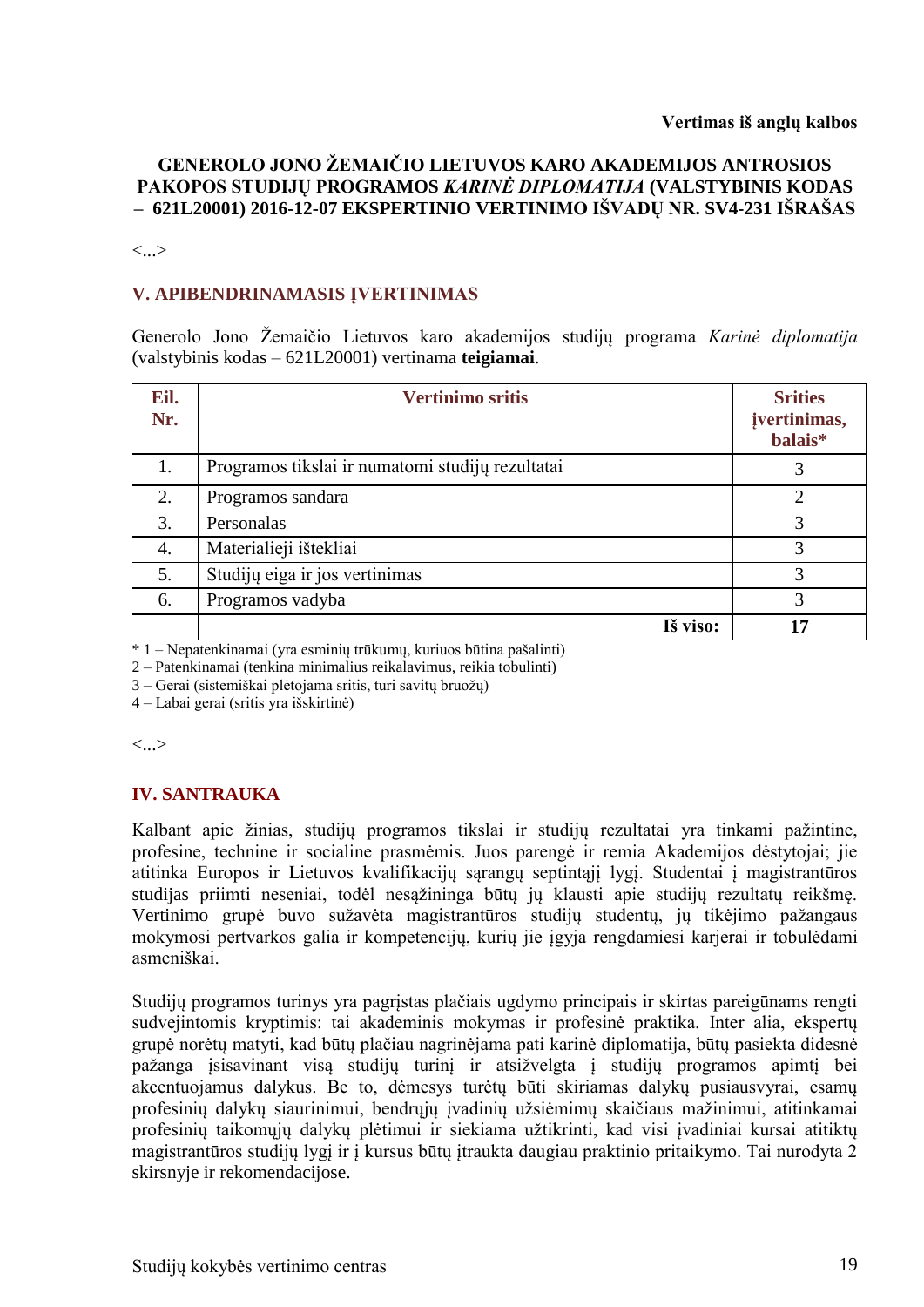Iš viso fakultete dirba 12 darbuotojų, iš jų 73 proc. yra profesoriai arba docentai. Net jei trys personalo nariai neturėtų mokslinio daktaro laipsnio, jie būtų labai kvalifikuoti ir patyrę praktikos specialistai, kas magistrantūros studijų programą daro įvairesnę ir stiprina karinių ir gynybos klausimų, kurie dėstomi studentams, konkrečias žinias. Per diskusijas studentai pabrėžė praktikų dėstomų dalykų aktualumą, kai sujungiamos teorinės ir praktinės žinios. Kadangi šios studijų programos studentai ateityje daugiausiai dirbs Užsienio reikalų ministerijoje ir Krašto apsaugos ministerijoje, šių abiejų aspektų derinimas ir tikslai, įtraukti į studijų programą, yra tinkamai pagrįsti. Dėstantys šios srities specialistai yra ypač svarbūs magistrantūros studentams.

Vertinimo grupės nuomone, visi ištekliai iš esmės yra tinkami. Ekspertų grupė rekomenduoja kuo skubiau užbaigti rekonstrukcijos darbus, kad visos naudojamos auditorijos būtų atnaujintos ir tinkamos studijoms. Vertinimo grupė įvertino, kad daugumoje auditorijų kėdės ir stalai yra pasenę. Pagrindinė biblioteka yra aprūpinta pakankamai gerai, kalbant apie duomenų bazes ir bendruosius išteklius. Studentai yra patenkinti šiomis patalpomis. Buvo planuojama statyti naują bibliotekos pastatą, tačiau vertinimo grupė nemano, kad esamas pastatas yra blogas. Magistrantūros studijų programoje yra mažiau studentų, todėl jie gali laisviau ir asmeniškai naudoti išteklius taip, kaip geriausiai atitinka jų poreikius.

Studijos organizuojamos sesijomis. Jos trunka po 4–6 savaites du kartus per metus, tarnautojai atleidžiami nuo tarnybos ir gali lankyti seminarus bei paskaitas. Siekiant užtikrinti studijų kokybę ir studentų bei dėstytojų sąveiką, akademinės grupės yra mažos (iki 15 studentų). Studentai teigiamai atsiliepė apie tai, kad tokių sesijų grafikas yra sudaromas iš anksto ir keičiamas nežymiai, tad jie gali iš anksto planuoti savo profesinę veiklą. Studentų tiriamojo darbo didžioji dalis yra orientuota į magistro baigiamojo darbo rengimą. Karinis personalas taip pat minėjo, kad būtina, jog magistrantūros studijas baigę absolventai liktų dirbti dėstytojais Akademijoje.

Metodinės medžiagos centras studentams siūlo konsultacijas. Studijų programos *Tarptautiniai santykiai* studentai įkūrė Studentų mokslinę draugiją, tačiau dėl įtemptų tvarkaraščių magistrantūros studijų studentai paprastai turi mažai laiko papildomai mokslinių tyrimų veiklai.

Programos vadyba organizuota gerai jos pateikimo ir funkcijų prasme. Veikia kokybės užtikrinimo procesas, vertinant studijų programą dalyvauja studentai, dėstytojai ir dalininkai. Vyksta diskusijos kokybės užtikrinimo klausimais, gaunamas grįžtamasis ryšys ir atsižvelgiama į studentų pastabas. Vadas kryžkelėje – puikus forumas studentams pasisakyti.

Dalininkai ir darbdaviai rodo iniciatyvą ir entuziastingai stengiasi įvairiais požiūriais reklamuoti magistrantūros studijų programą. Gautas palankus alumnų grįžtamasis ryšys, jie ateityje galėtų dar aktyviau dalyvauti vertinant studijų programą.

Ši antrosios pakopos studijų programa gali turėti puikią ateitį, ypač atnaujinus studijų turinį. Ji turi didelį potencialą ir šiuo metu yra naudinga Lietuvai. Pastebėtas darbdavių ir dalininkų entuziazmas rodo tam tikrą išorės vartotojų pasitenkinimą. Jie išreiškė tvirtą paramą Generolo Jono Žemaičio Lietuvos karo akademijos magistrantūros studijų absolventams.